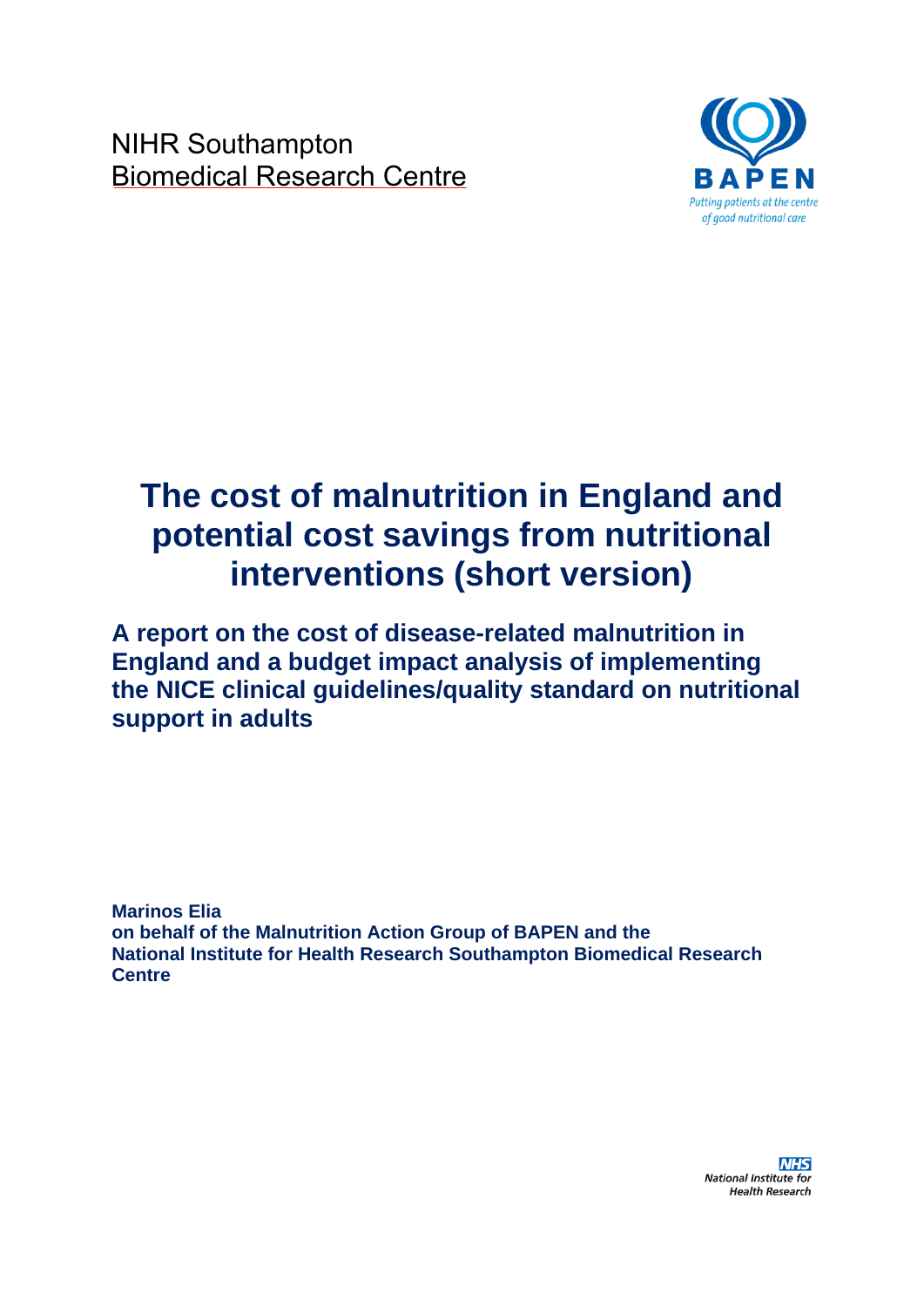Published on website by BAPEN (www.bapen.org.uk) and National Institute for Health Research Southampton Biomedical Research Centre (www.uhs.nhs.uk/nihr-brc) Print edition, November 2015

ISBN: 978-1-899467-03-3

© M Elia 2015

The report may be reproduced and copied for non-commercial purposes only. It may not be modified or amended without permission. The report may not be used for commercial purposes without the prior written consent of the copyright holder. The report was produced with support from the National Institute for Health Research Southampton Biomedical Research Centre and BAPEN.

This report presents independent research supported by the National Institute for Health Research Southampton Biomedical Research Centre. The views expressed are those of the authors, and not necessarily those of the NHS, NIHR or the Department of Health.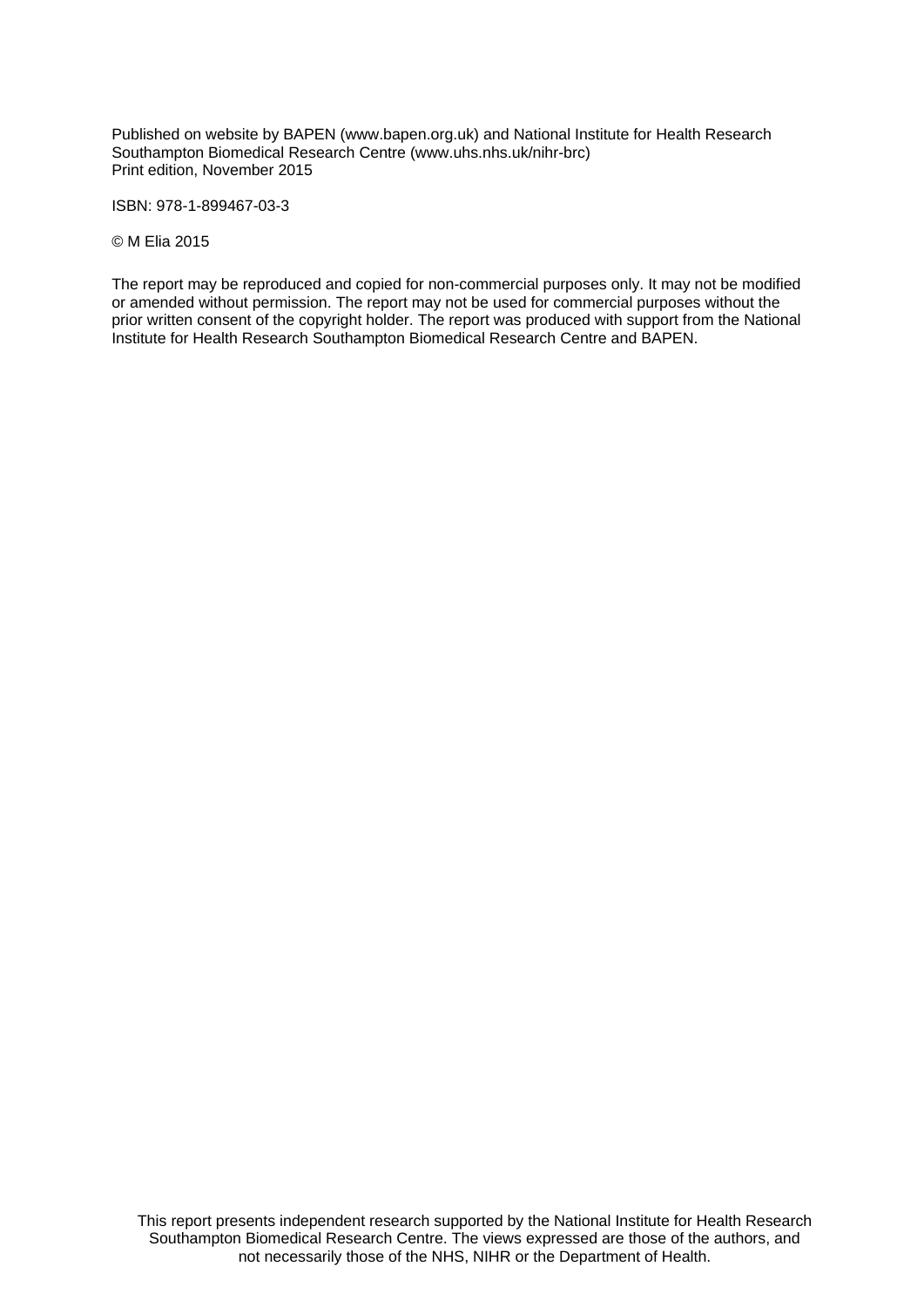**The cost of malnutrition in England and potential cost savings from nutritional interventions (short version)**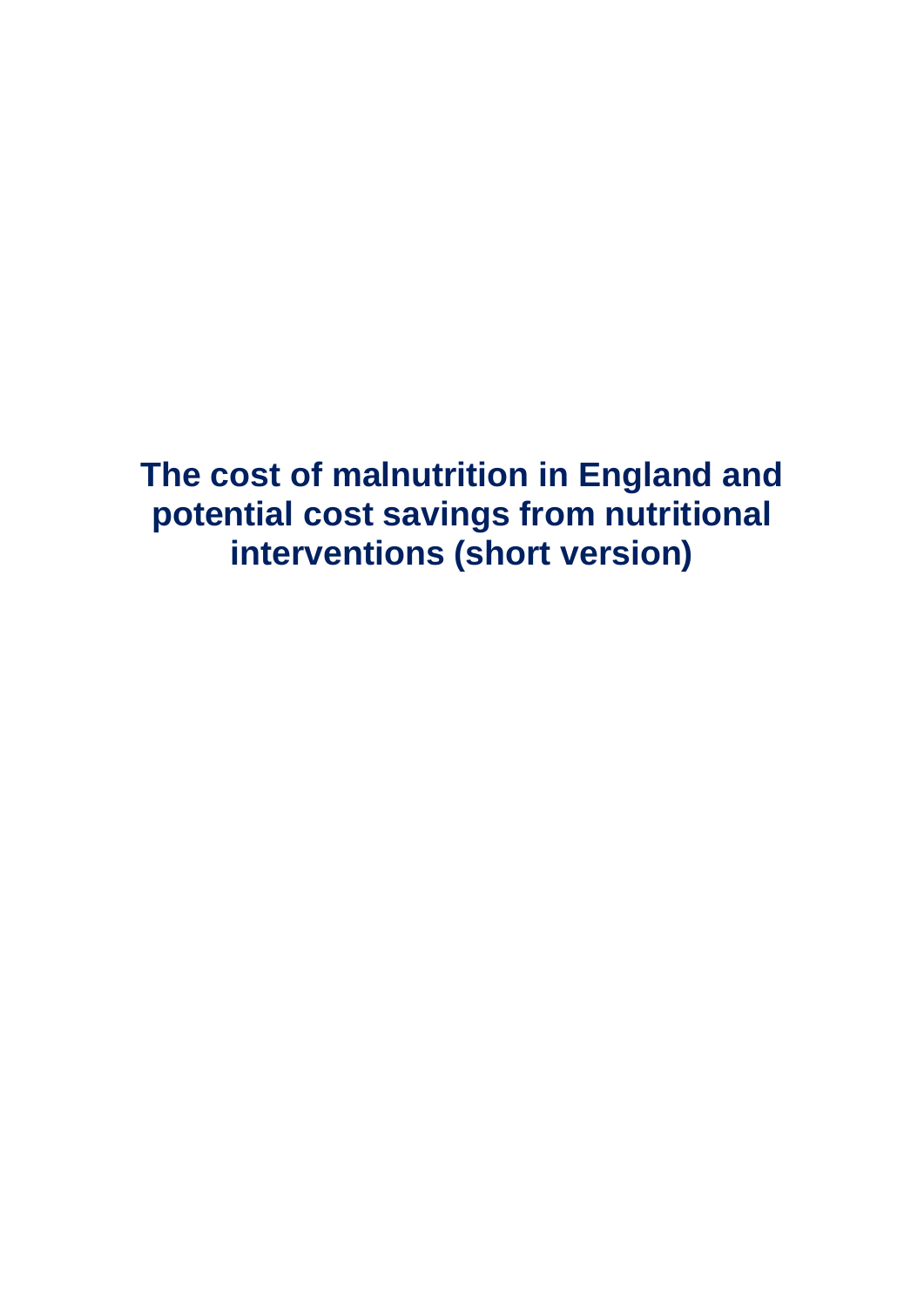## **National Institute for Health Research Southampton Biomedical Research Centre**

**NHS** National Institute for **Health Research** 

The mission of the National Institute for Health Research Southampton Biomedical Research Centre (BRC) is to make a substantial contribution to the improvement of health through improving nutritional aspects of health promotion, prevention and treatment of ill-health. To achieve this mission the objectives are to:

- Establish a world-leading quality-assured framework within which a reliable nutritional diagnosis can be made for individuals, groups and populations;
- Develop a secure evidence base for nutritional interventions that promote health, prevent ill-health and treat disease, based upon stratified characterisation of risk, diagnosis and care, and which facilitates the achievement of appropriate nutrition competencies in the health workforce;
- Promote collaborations with clinical, academic and industry partners locally, nationally and internationally to further translational research in nutrition;
- Enable the City of Southampton to become a model for integrated, crosssectoral nutritional well-being for the promotion of health, the prevention of illhealth and the treatment of disease across the primary, secondary, tertiary and quaternary sectors, based on stratified need.

# **British Association for Parenteral and Enteral Nutrition**



The British association for Parenteral and Enteral Nutrition (BAPEN) is a charitable association that raises awareness of malnutrition and works to advance the nutritional care of patients and those at risk from malnutrition in the wider community. Its membership is drawn from doctors, dietitians, nurses, patients, pharmacists and the health policy, industry, public health and research sectors.

- BAPEN works to achieve its mission by raising awareness of the prevalence and impact of malnutrition, raising standards in nutritional care and developing appropriate pathways to prevent malnutrition.
- BAPEN researches and publishes the evidence on malnutrition, and provides tools, guidance, educational resources and events for all health and social care professionals to support the implementation of nutritional care across all care settings and according to individual need.
- BAPEN works in partnership with its membership, its core specialist groups and external stakeholders to embed excellent nutritional care into the policy processes and practices of all health and care settings.
- The economic report resulted from collaboration between the Malnutrition Action Group, a standing committee of BAPEN, and the National Institute for Health Research Southampton Biomedical Research Centre.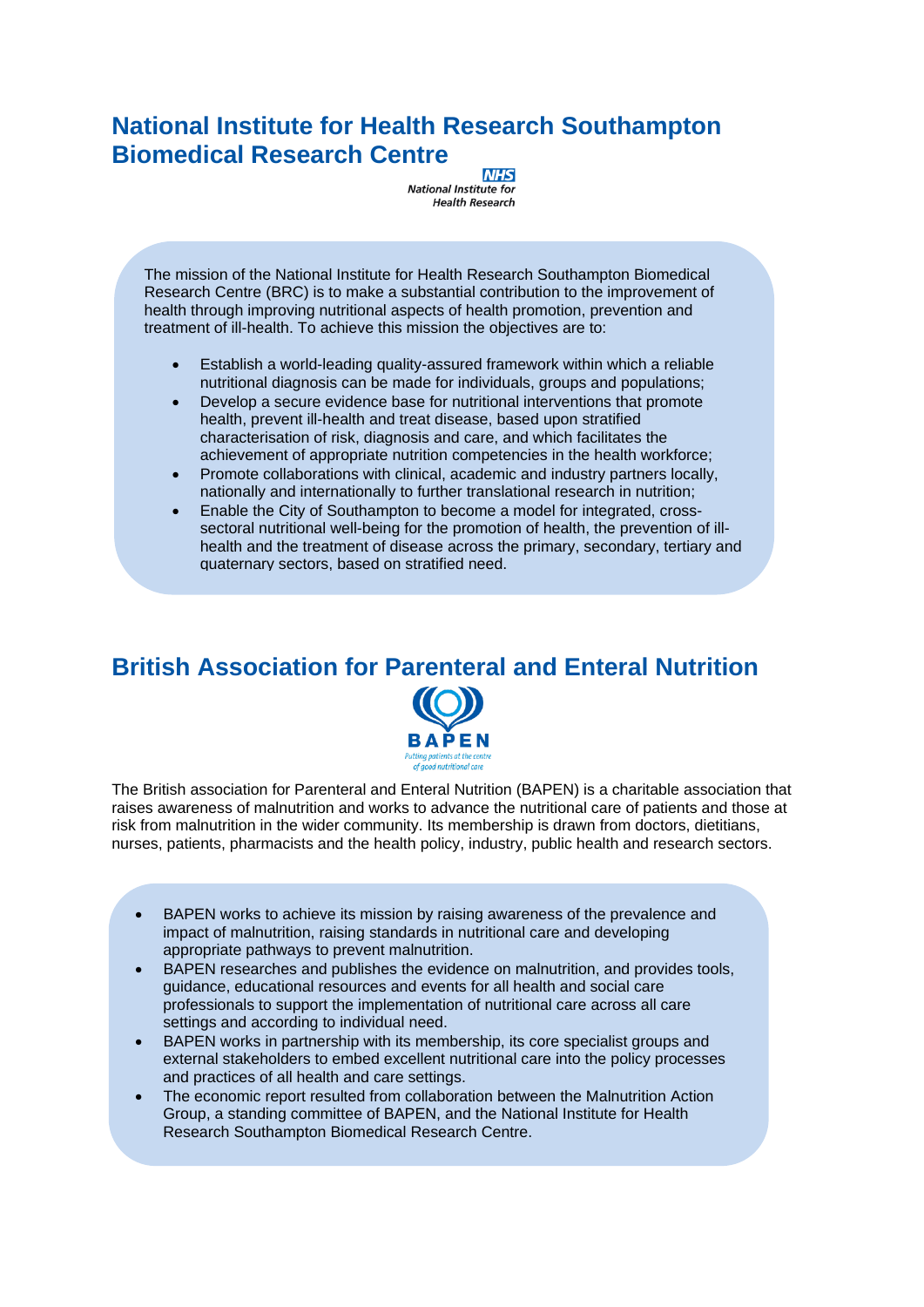## **Table of contents**

| <b>Key points</b>                                                                                                               | 1              |
|---------------------------------------------------------------------------------------------------------------------------------|----------------|
| <b>Background</b>                                                                                                               | $\mathbf 1$    |
| Malnutrition is a common problem                                                                                                | 1              |
| Malnutrition predisposes to disease and adversely affects its outcome                                                           | 2              |
| Malnutrition increases healthcare use                                                                                           | 3              |
| Part A The cost of malnutrition in England in 2011-12                                                                           | 4              |
| The cost of health and social care                                                                                              | 4              |
| The cost of malnutrition                                                                                                        | 4              |
| Conclusion                                                                                                                      | $\overline{7}$ |
| Part B Budget (cost) impact analysis involving implementation of the NICE clinical<br>guidelines (CG32)/quality standard (QS24) | 8              |
| Background                                                                                                                      | 8              |
| Methodology                                                                                                                     |                |
| Findings                                                                                                                        | 9              |
| Conclusion                                                                                                                      | 12             |
| <b>Glossary of terms</b>                                                                                                        | 13             |
| <b>References</b>                                                                                                               | 15             |
| <b>Acknowledgements</b>                                                                                                         | 16             |
| <b>Group membership</b>                                                                                                         | 16             |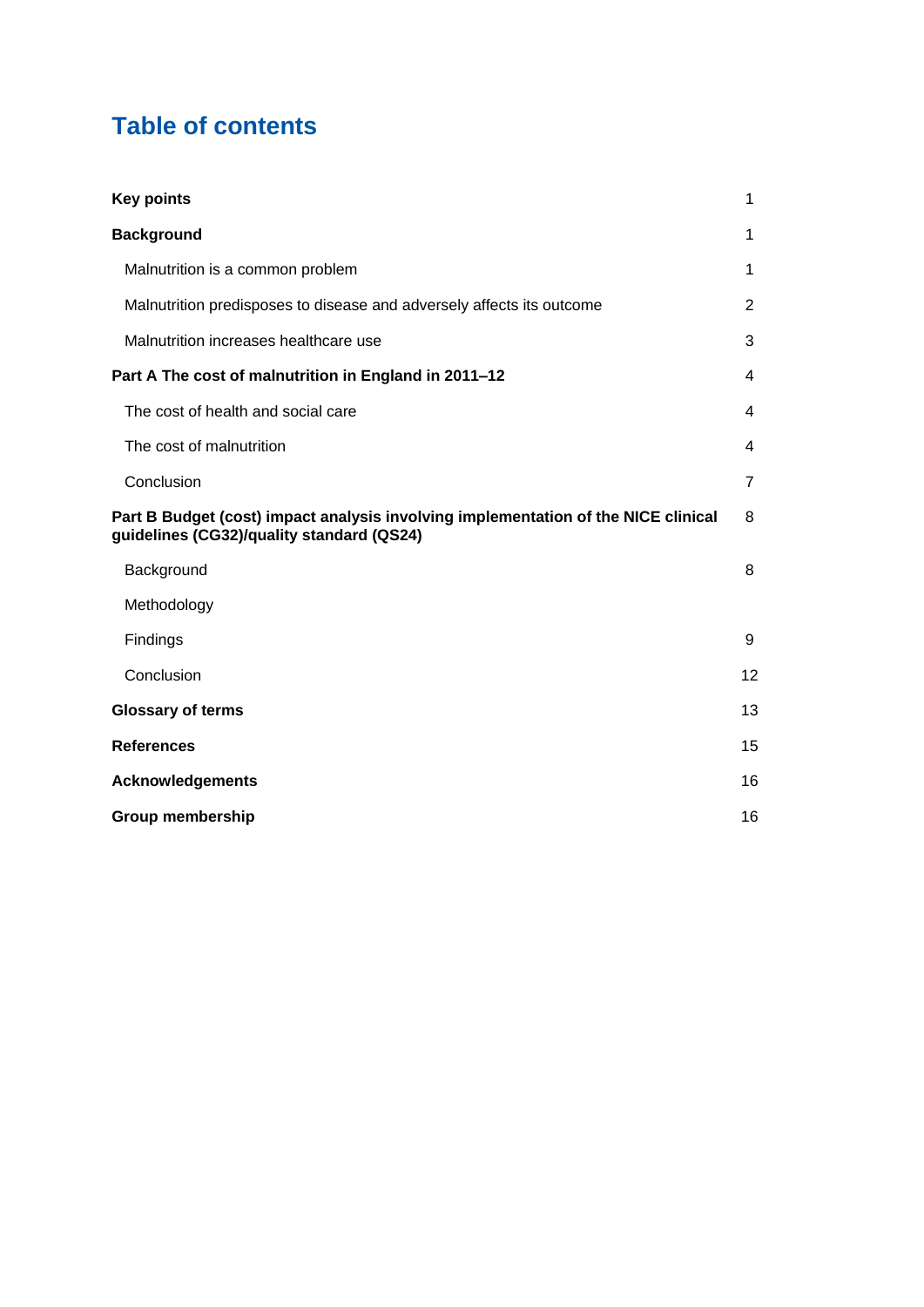## **Key points**

- Malnutrition is a common clinical and public health problem, affecting all ages and all care settings.
- The cost of malnutrition in England was estimated to be £19.6 billion per year, or more than 15% of the total public expenditure on health and social care. About half of this is expenditure is due to older people (>65 years), and the other half to younger adults and children.
- Interventions with nutritional support (to implement the NICE clinical guidelines/quality standard), including oral nutrition supplements (ONS), enteral tube feeding (ETF) and parenteral nutrition (PN) in hospital and community settings, were found to lead to greater net cost savings than those reported by NICE. The savings were even greater when the prevalence of malnutrition was high, when hospital admission rates were high, and when the gap between current care and desirable nutritional care was high.

## **Background**

This is a short version of a detailed economic report<sup>[1](#page-19-0)</sup> on the cost of malnutrition in England and a budget impact analysis on the effects of treating malnutrition according to the NICE clinical guidelines/quality standard. The document begins by outlining the burden of malnutrition and the need for concerted action to combat it.

#### **Malnutrition is common problem**

Malnutrition is a common clinical and public health problem in England, which is found in all care settings, all disease categories, and individuals of all ages. Using the Malnutrition Universal Screening Tool (MUST) for adults<sup>[2](#page-19-1)</sup> in England it is estimated to affect about:

- $30\%$  of adults on admission to hospital<sup>[3-7](#page-19-2)</sup> and about 34% of those in hospital wards
- 35% of adults admitted to care homes in the previous 6 months and about 35 % of those resident in care homes<sup>[3-6,](#page-19-2) [8](#page-19-3)</sup>
- $\bullet$  18% of adults on admission to mental health units<sup>[3-6](#page-19-2)</sup>
- $\bullet$  15% or more of adults attending hospital outpatients<sup>[9-11](#page-19-4)</sup>
- 12–14% of adults in sheltered housing[12-14](#page-19-5)
- $\bullet$  10% of adults visiting their general practitioner (GP)<sup>[1,](#page-19-0) [15](#page-19-6)</sup>
- $\bullet$  5% of the adult population of England<sup>[1,](#page-19-0) [16](#page-19-7)</sup>.

With an aging population the problem is expected to increase further since the prevalence of malnutrition increases with age.

The prevalence of malnutrition in children is also substantial, and varies with care settings and the method by which it is identified. Estimates suggest that the prevalence generally ranges from about 5% to 15% among those accessing healthcare services in routine practice in hospital and community [s](#page-19-0)ettings<sup>1</sup>.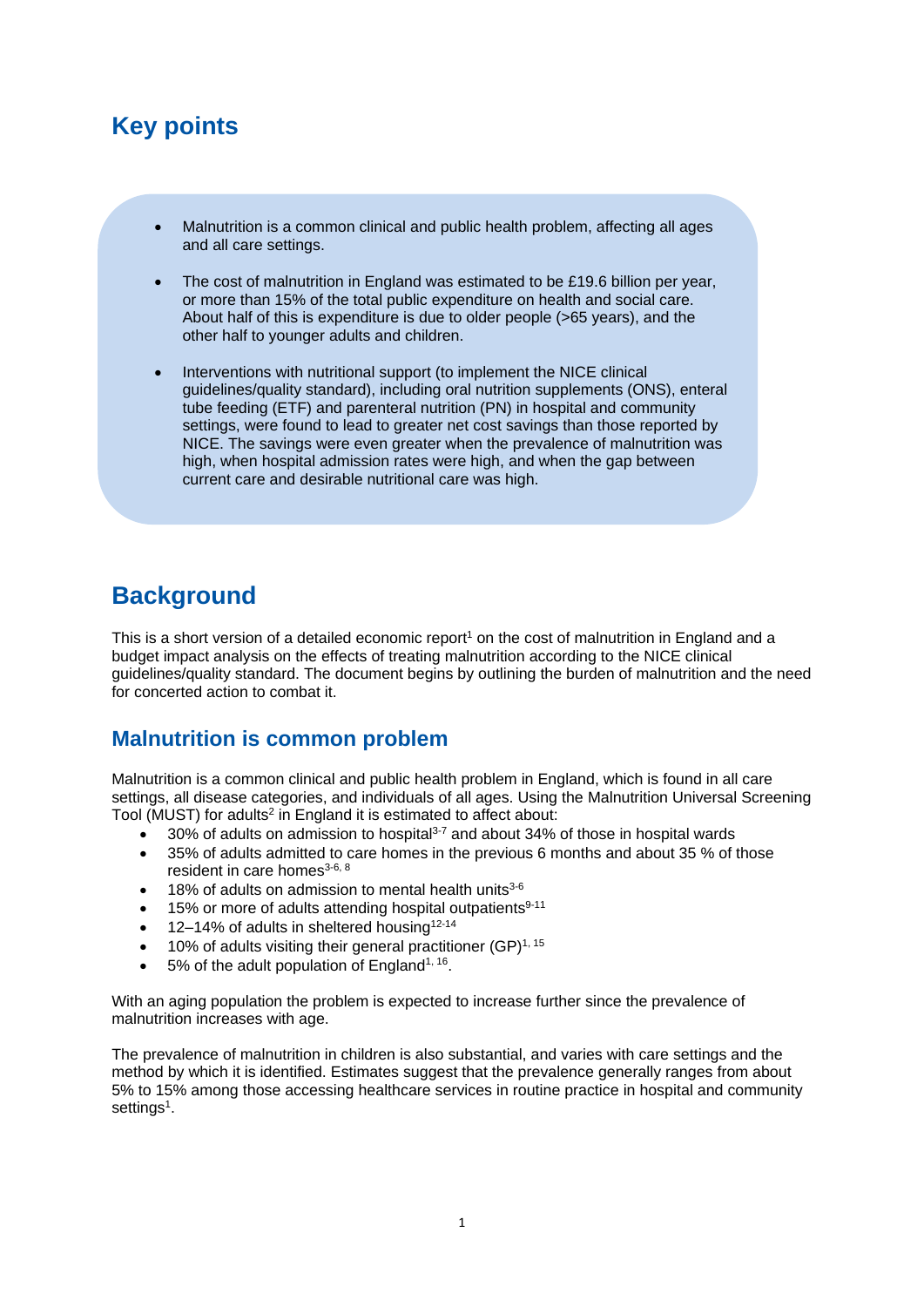### **Malnutrition predisposes to disease and adversely affects its outcome**

Since malnutrition can detrimentally affect the function of all tissues within the body, it can predispose to a variety of diseases and adversely affect their clinical outcomes. Some examples are shown in Table 1, but the overall consequences can be summarised as follows:

- Adverse effects on mortality, morbidity (including increased complications after accidental and elective surgical injury) and quality of life
- Delayed recovery from illness (prolonged length of hospital stay and delayed rehabilitation)
- Impaired body function detrimentally affecting well-being and activities of daily living, some of which are shown in Table 2.

Evidence indicates that prevention and treatment of malnutrition can reduce or abolish many of its detrimental clinical and functional consequences.

| <b>Morbidity</b>                                                                                                                         | <b>Mechanism</b>                                                                                                                                                                                                           |  |  |
|------------------------------------------------------------------------------------------------------------------------------------------|----------------------------------------------------------------------------------------------------------------------------------------------------------------------------------------------------------------------------|--|--|
| General infection                                                                                                                        | Loss of immune tissue and function, reducing the ability of the body<br>to fight infection                                                                                                                                 |  |  |
| Chest infection                                                                                                                          | Loss of respiratory muscle mass and function, reducing cough<br>pressure and expectoration of mucus/mucus plugs and infected<br>material                                                                                   |  |  |
| Skin infections                                                                                                                          | Thin friable skin, which can be breached easily, allowing microbes<br>to enter through the skin                                                                                                                            |  |  |
| Respiratory failure (and delayed<br>weaning from ventilators)                                                                            | Loss of respiratory muscle strength and early fatigue, predisposing<br>to respiratory failure in those with poor respiratory reserve                                                                                       |  |  |
| Hypothermia                                                                                                                              | Loss of insulation (subcutaneous fat) and impaired thermoregulation<br>(central effect)                                                                                                                                    |  |  |
| Deep vein thrombosis and<br>embolism                                                                                                     | Inactivity and immobility, partly due to loss of muscle mass and<br>function, and partly due to behavioural effects (loss of energy if<br>associated with disease-related malnutrition), predisposes to<br>thromboembolism |  |  |
| Pressure ulcers                                                                                                                          | Loss of skin and subcutaneous fat, resulting in greater pressure<br>over bony protuberances, and reduced activity or immobility (see<br>above)                                                                             |  |  |
| Wound complications                                                                                                                      | Weaker wounds (less collagen deposition) more likely to burst and<br>become infected (see also 'General infections' and 'Skin infections')                                                                                 |  |  |
| Psychological effects: tendency to<br>depression, hypochondriasis,<br>anxiety, loss of libido, and<br>impaired mother-child interactions | Central effects in the brain, which can develop in the absence of<br>disease, and which can be reversed by re-feeding                                                                                                      |  |  |
| Infertility                                                                                                                              | Irregular or absence (in the presence of severe malnutrition) of<br>menstrual cycles and reduced sperm in men; loss of libido                                                                                              |  |  |

#### Table 1 Mechanisms by which malnutrition predisposes to certain clinical problems and delays their resolution<sup>\*</sup>

\* Largely based on references[16-18](#page-19-7) (it is worth noting that disease can also predispose to malnutrition.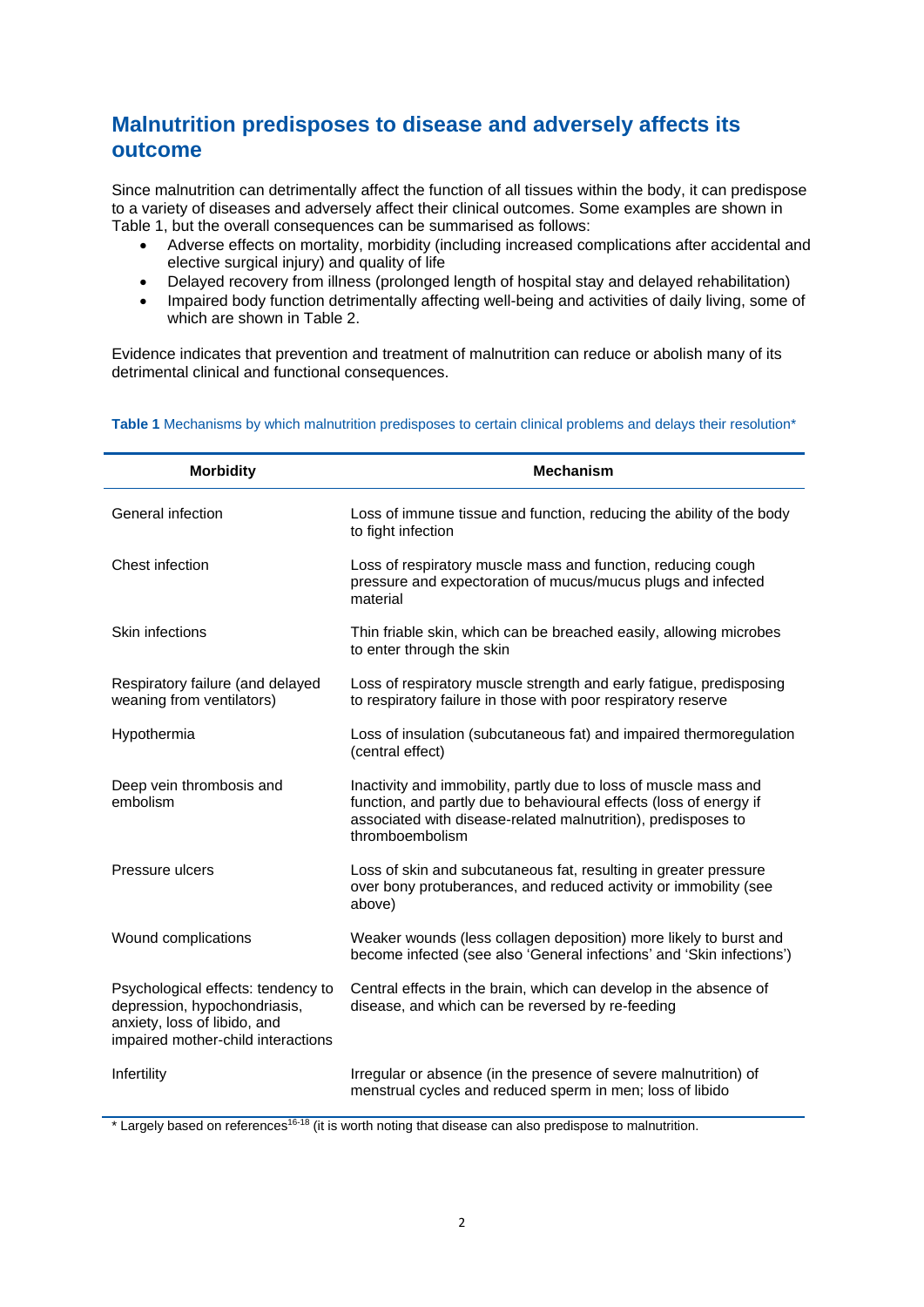**Table 2** Some common problems experienced by individuals with malnutrition

| <b>Problem</b>                                             | <b>Mechanism</b>                                                                                                        |  |  |
|------------------------------------------------------------|-------------------------------------------------------------------------------------------------------------------------|--|--|
| Falls                                                      | Muscle weakness and/or poor coordination                                                                                |  |  |
| Problems with shopping, cooking and eating                 | Muscle weakness and/or poor coordination                                                                                |  |  |
| Reduced ability to work and support others                 | Loss of energy, reduced strength, and fatigability                                                                      |  |  |
| Self-neglect                                               | Weakness, inability to self-care, and psychological<br>disturbances induced by malnutrition                             |  |  |
| Dependency on others                                       | Reduced ability to self-care                                                                                            |  |  |
| Impaired social function including mother-child<br>bonding | Feeling of weakness, fatigue, generally unwell, and<br>other central effects of malnutrition, including<br>introversion |  |  |

#### **Malnutrition increases healthcare use**

Since malnutrition affects about 1 in 20 subjects of the general population, and a greater proportion of subjects utilising healthcare (about 1 in 3 in care homes and hospitals and about 1 in 10 among those visiting their GP; see above), malnourished people have a disproportionately high healthcare requirement[s](#page-19-0)<sup>1</sup>.

Research has shown that malnutrition increases:

- Hospital admissions, length of hospital stay, as well as hospital readmission following discharge from hospital
- Risk of becoming dependent on others and becoming a permanent resident in care homes, especially those with nursing care
- GP visits and prescriptions.

Prevention and treatment of malnutrition is expected to reduce healthcare use and associated expenditure.

The economic repor[t](#page-19-0)<sup>1</sup> produced jointly by the British Association for parenteral and Enteral Nutrition ( BAPEN) and the National Institute for Health Research Southampton Biomedical Research Centre (NIHR Southampton BRC) addressed two issues in two separate sections. The first examined the economic burden of malnutrition in England and the second the potential cost savings associated with fuller implementation of the NICE clinical guidelines/quality standard on nutritional support in adults in hospital and community settings.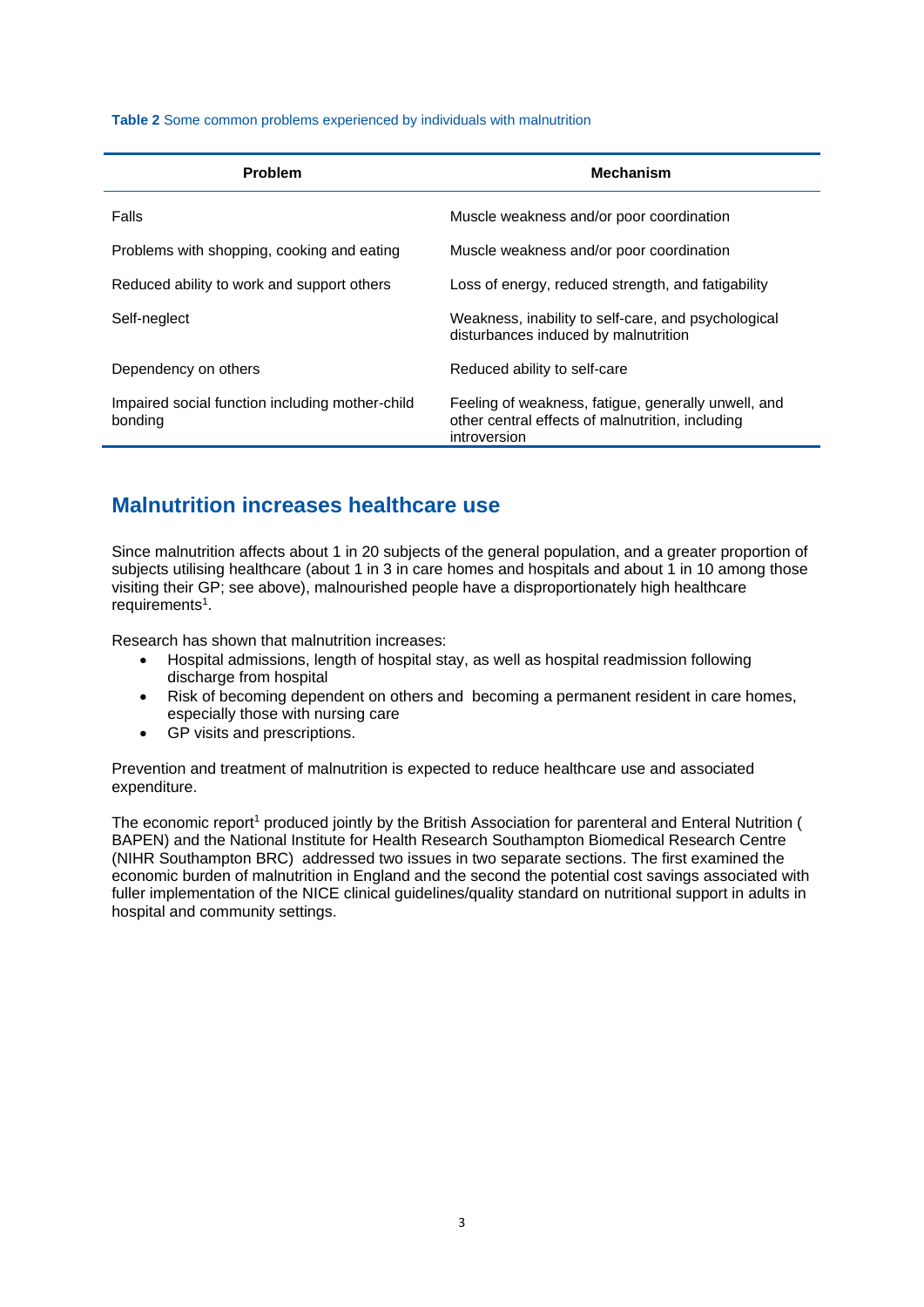## **Part A The cost of malnutrition in England in 2011–12**

#### **The cost of health and social care**

The total public expenditure on health and social care in England in 2011–12 amounted to £127.5 billion (Figure 1). Of the total healthcare expenditure of £101.6 billion, £90.6 billion was purchased.

It was estimated that:

- The cost of healthcare was about four times greater than that of social care
- The cost of secondary health care was more than three times greater than primary care
- About 16% of the total expenditure on health and social care was considered to involve children and the remainder approximately equally split between older and younger adults.



Figure 1 Budget for health and social care in England in 2011–12<sup>1</sup>[.](#page-19-0) The budgets for primary and secondary care relate to purchased care (1ry = primary care;  $2ry =$  secondary care).

### **The cost of malnutrition**

- Public expenditure on malnutrition was estimated to be £19.6 billion in England in 2011–12, or more than 15% of the total expenditure on health and social care. The cost was calculated from the proportion of healthcare activity due to malnutrition and the cost for this activity, which in some cases was uplifted to take into account additional known effects of malnutrition, such as prolongation of length of hospital stay.
- Most of the cost of malnutrition was due to healthcare (78%) rather than social care (22%).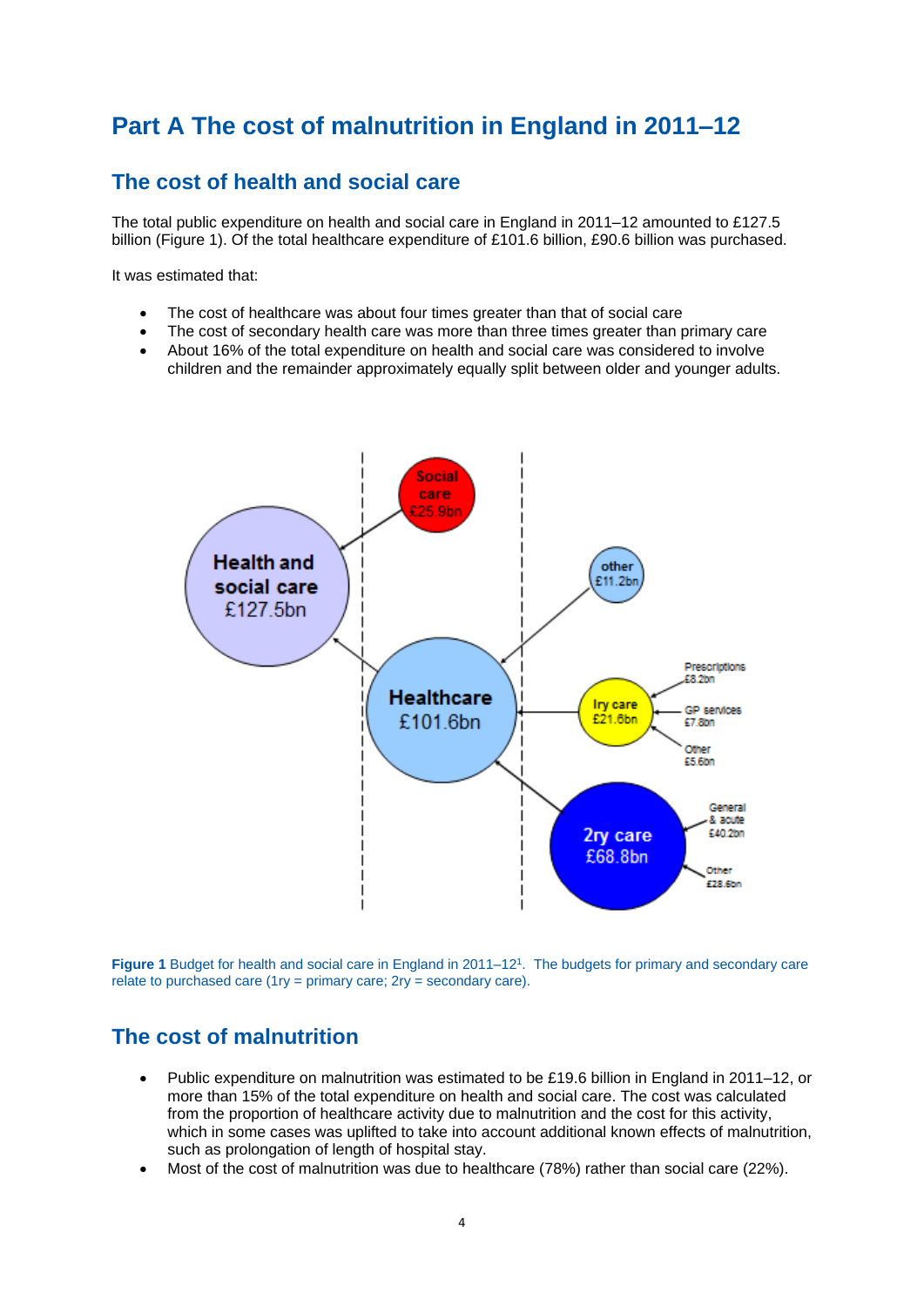Older adults accounted for a little more than half of the total cost of malnutrition in health and social care, and children and younger adults together for a little less than half (Figure 2).



**Figure 2** The distribution of total public health and social care expenditure in England (£127.5 billion) and in the subgroup of individuals with malnutrition (£19.6 billion) according to type of care *(upper graph)* and age category *(lower graph)* (base case analysis) (1ry = primary care; 2ry = secondary care)<sup>1</sup>[.](#page-19-0)

- The healthcare cost of malnutrition was dominated by secondary care rather than primary care and to a greater extent than that for the general population.
- The annual cost per subject with malnutrition or risk of malnutrition ('malnutrition') (£7408 per subject per year) was three to four times greater than that for a non-malnourished subject (£2155 per subject per year) (Figure 3).
- The incremental cost of treating a malnourished subject was two to three times greater than that for a non-malnourished subject (Figure 3).
- Although most of the cost of malnutrition was due to secondary care, predominantly in the hospital setting, a new analysis indicates that only 2% of malnourished subjects were found in hospital at a given point in time (Figure 4). This is because a mere 136,332 hospital beds were occupied in in England in 2011 (127,832 publicly funded and ~8500 privately funded), only a proportion of which were occupied by malnourished subjects. Most malnutrition is harboured in the community followed by care homes, which have several times more occupied beds than hospitals. However, the expensive hospital environment has a high turnover of patients (more than 10 million inpatient admissions and more than 40 million outpatient attendances per year), which explains the high contribution of hospitals to overall costs. The hospital setting offers an excellent opportunity to identify malnutrition and to start treatment there, which can be continued in the community if necessary.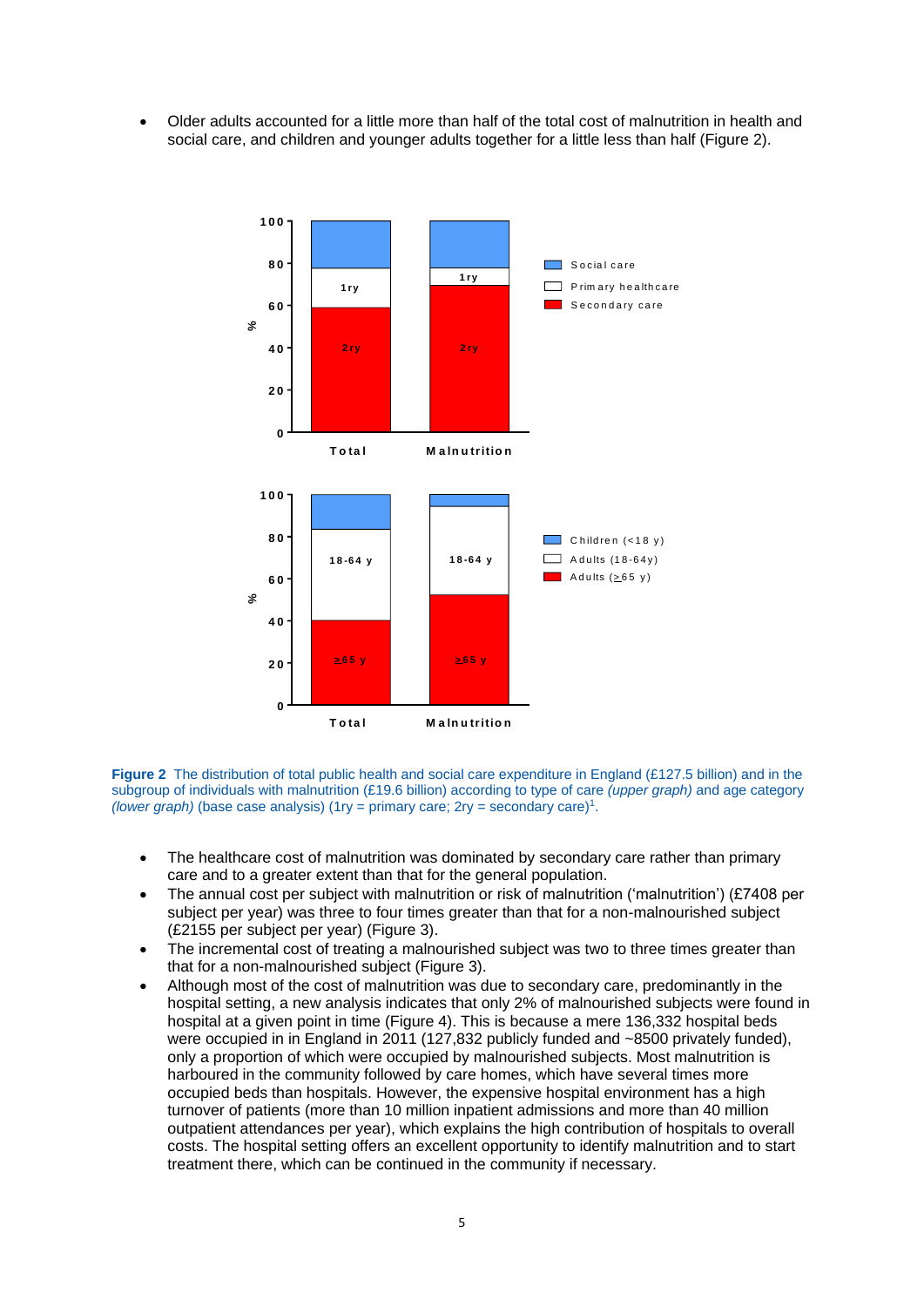

**Figure 3** Public expenditure on health and social care per subject in the general population, per subject without malnutrition and per subject with malnutrition (medium  $+$  high risk according to MUST)<sup>[1](#page-19-0)</sup>. The top of the bars represent the values calculated assuming that 5% of the population is malnourished or at risk of malnutrition. The tip of the upper arrow head above the bar for the malnourished represents the value calculated assuming that 4% of the population is malnourished and the tip of the lower arrowhead assuming that 6% of the population is malnourished. No arrowheads are shown for the non-malnourished because the base case value was affected by only about  $\pm$  1%.



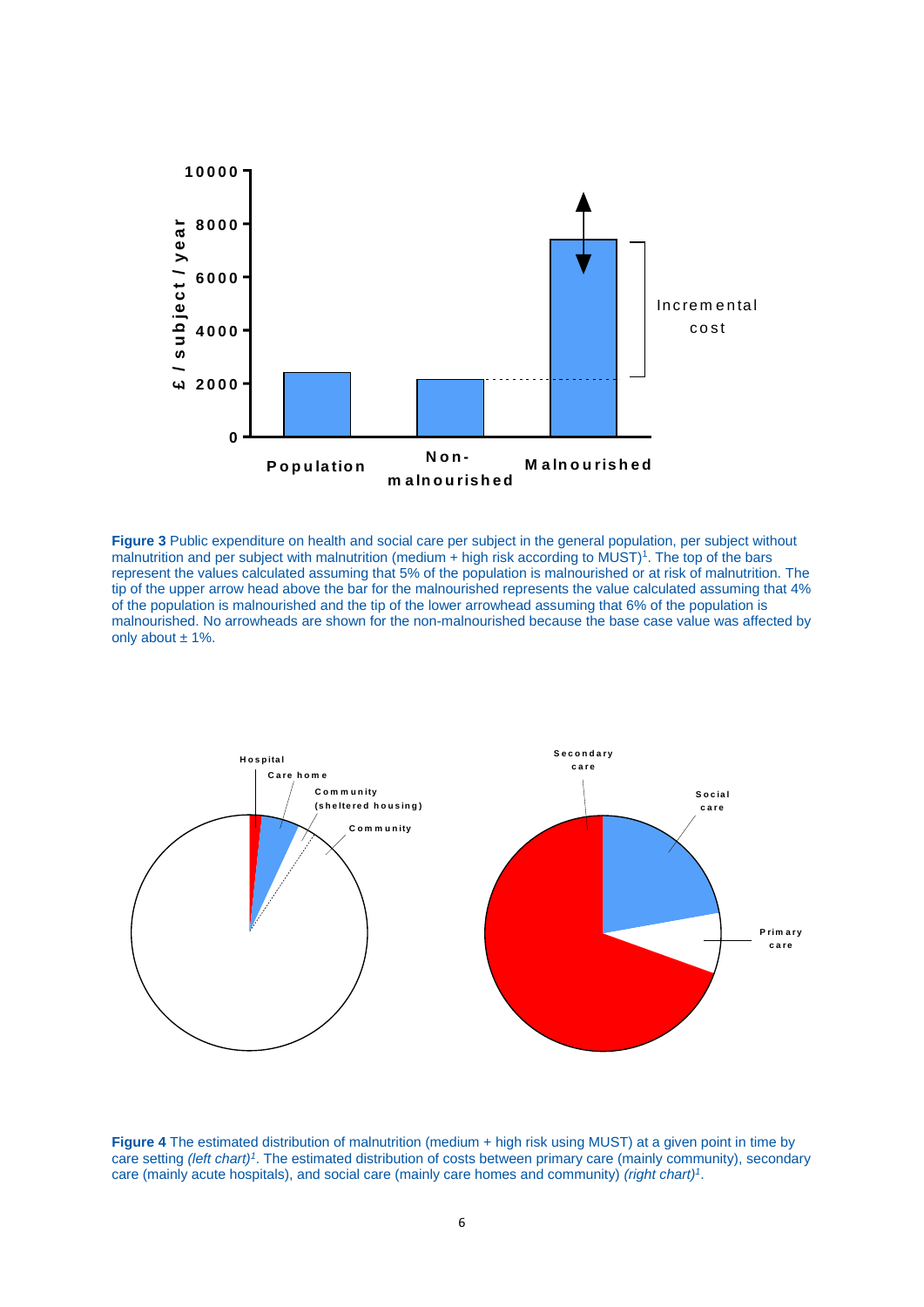## **Conclusion**

- 1. Malnutrition is not only a major clinical and public health problem but also a major economic problem, with an estimated cost of £19.6 billion in England in 2011–12. Small fractional cost savings would therefore produce large absolute net savings.
- 2. Since malnutrition affects individuals of all ages, campaigns to combat it should not be restricted to older malnourished people, despite their accounting for about half of the total expenditure on malnutrition in the health and social care sectors.
- 3. Efforts to prevent of malnutrition and to treat it early could potentially have major effects in reducing both the clinical and economic burden of malnutrition.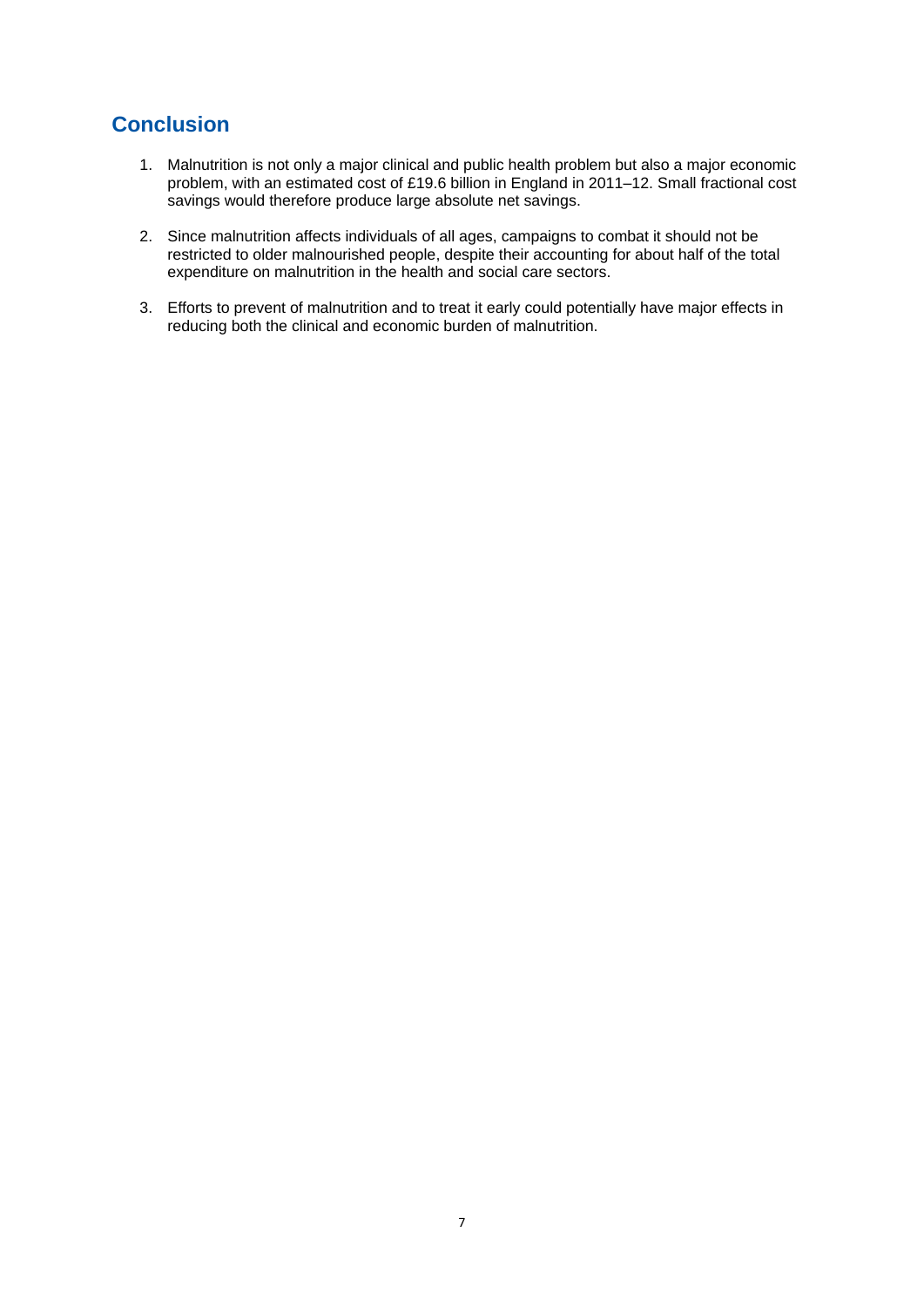## **Part B Budget (cost) impact analysis involving implementation of the NICE clinical guidelines (CG32)/ quality standard (QS24)**

#### **Background**

NICE produced two costing reports with a budget impact analysis which examined the effects of treating malnutrition in adults: one in 2006 which accompanies the NICE clinical guidelines on nutritional support in adults (CG32)<sup>[19](#page-19-8)</sup>, and the other in 2012 to accompany the quality standard on nutritional support in adults (QS24)<sup>[20](#page-19-9)</sup>. Both indicated that a change in the current pathway of nutritional care to one incorporating the NICE clinical guidelines/quality standard would produce an overall net cost saving, while improving the quality of care. Nutritional support in adults was ranked as the third highest among a wide range of other cost saving interventions associated with implementation of NICE guidelines/standards. In this report, the NICE costing template has been updated, rationalised and modified in many ways, using evidence-based information when appropriate. It also used expert opinion about current clinical practice and multidisciplinary nutritional care. Uncertainties were explored using a series of sensitivity analyses.

#### **Methodology**

 The basic model involved three steps (Figure 5): calculating the extra cost necessary to change the current pathway of nutritional care to one (the proposed pathway) that incorporates the NICE clinical guidelines/quality standard (NICE CG/QS); calculating the cost saving associated with implementing the proposed pathway; and calculating the overall budget impact (net cost saving) as the difference between the two.



**Figure 5** Flow diagram illustrating the basic model involving both hospital and community settings.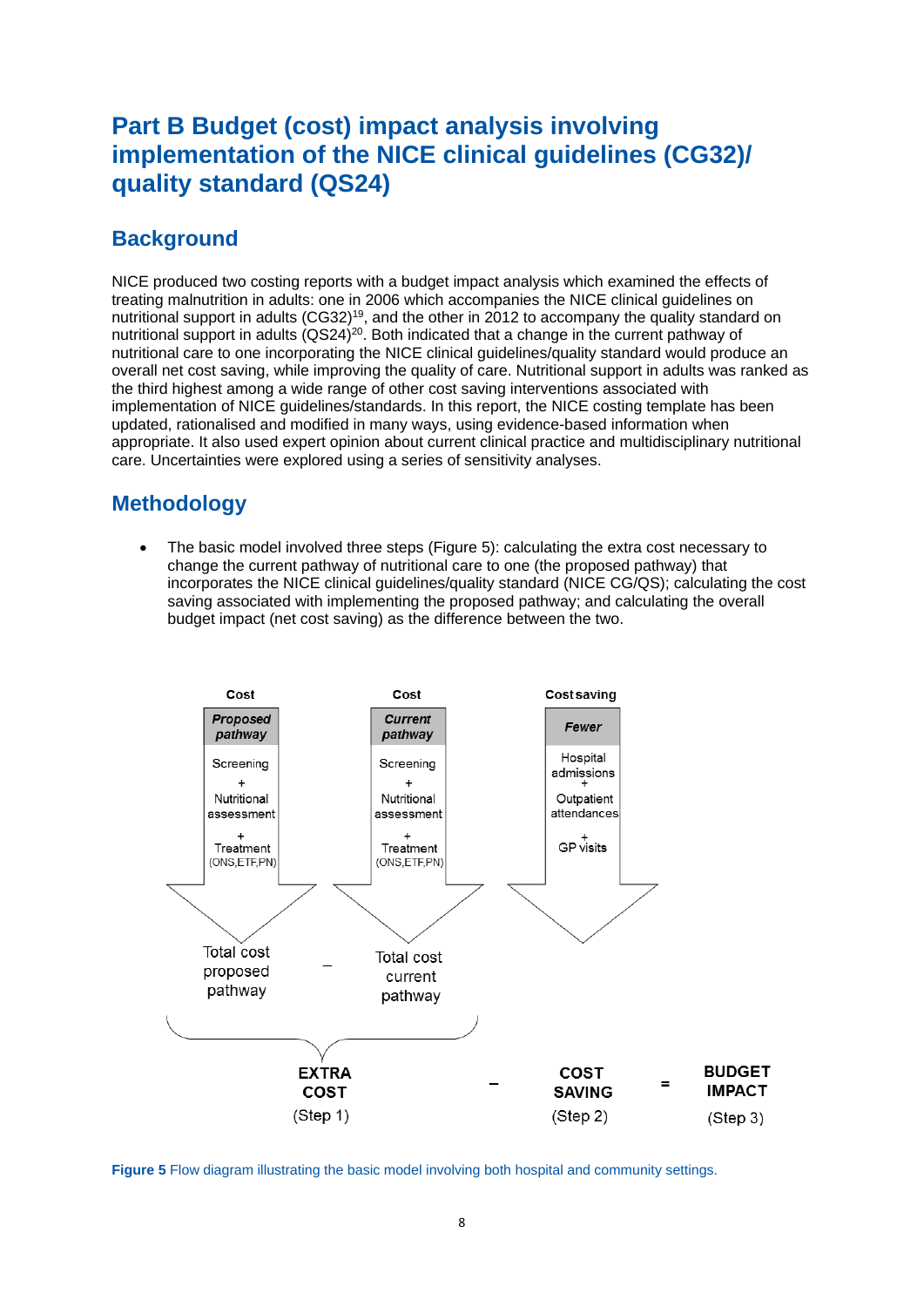- Use was made of information from the Health and Social Care Information Centre (specifically requested for this project), the Nutrition Screening Surveys, various publications on malnutrition, particularly those using the 'Malnutrition Universal Screening Tool' ('MUST'), and systematic reviews with meta-analyses.
- Since the NICE CG/QS involved screening, assessment and treatment in hospital and community (plus care home) settings, the calculations involved all these settings (Table 3).

|                       | Hospital inpatients | Hospital outpatients<br>(new<br>attendances) | Community<br>(new GP<br>registrations) | Community<br>(care home and<br>own home) |
|-----------------------|---------------------|----------------------------------------------|----------------------------------------|------------------------------------------|
| Screening             | Screening           | Screening                                    | Screening                              |                                          |
|                       | hospital inpatients | hospital outpatients                         | GP practice                            |                                          |
| Assessment            | Assessment          | Assessment                                   | Assessment                             | Assessment                               |
|                       | hospital inpatients | hospital outpatients                         | GP practice                            | community                                |
| <b>Treatment: ONS</b> | <b>ONS</b>          | $ONS+$                                       | <b>ONS</b>                             | <b>ONS</b>                               |
|                       | hospital inpatients | hospital outpatients                         |                                        | community                                |
| <b>ETF</b>            | <b>ETF</b>          |                                              | $\star$                                | <b>ETF</b>                               |
|                       | hospital inpatients |                                              |                                        | community                                |
| <b>PN</b>             | PN                  | $\star$                                      | $\star$                                | PN                                       |
|                       | hospital inpatients |                                              |                                        | community                                |

#### **Table 3** Matrix of component costs associated with the current and proposed pathways

ONS = oral nutrition supplements; ETF = enteral tube feeding; PN = parenteral nutrition; GP = general practitioner † Since screening in care homes is not funded by the NHS (it is financed by the social care services) it is not considered + Although the patients are living in the community these ONS costs are paid by the hospital. If ONS are to be continued they are paid from the GP practice (primary care) budget

\* Any ETF or PN already taking place in patients registering with their GP is included in the last column (communityhome enteral tube feeding or home parenteral nutrition)

### **Findings**

- The results of five models involving nutritional support in  $35\%$  of subjects with high risk of malnutrition according to MUST are shown in Table 4. In all cases there was a net cost saving ranging from £63,192,501 to £81,870,330.
- The net cost saving established with these five models are also shown in Figure 6, with the results expressed per 100,000 of the general population (£119,000 to £154,000 per 100,000 of the general population) (as in the NICE documents), which approximates to the population served by a parliamentary constituency. In the full report the results are also expressed per 250,000 of the population, which approximates to the population served by a clinical commissioning group (CCG). Figure 6 also shows two other results: first, it illustrates the additional cost saving associated with treatment of 85% of subjects with medium + high risk of malnutrition according to MUST in comparison with the earlier models in which nutritional support was provided only to those with high risk of malnutrition (total cost saving £325,000 to £432,000 per 100,000 of the general population); second, it illustrates the effect of treating the extra subjects with medium risk of malnutrition entirely with oral nutritional supplements (ONS), in comparison with a combination of ONS and other forms of oral nutritional support. There is a particular need to strengthen the evidence base for oral (non-ONS) nutritional support.
- A breakdown of the costs associated with treating more malnourished subjects is shown in Figure 7 using one of the models (model 5). Nutritional screening contributed more costs than assessment and more costs than individual treatments with parenteral nutrition, enteral nutrition and oral nutrition supplements in all care settings.
- Nutritional interventions were found to not only produce a net cost saving (rather than a net cost) but also to an extent that is greater than that reported by NICE. Although the difference is due to the use of different models relying on a variety of different assumptions, one of the important distinctions is that the present work involved more malnourished subjects than the NICE models.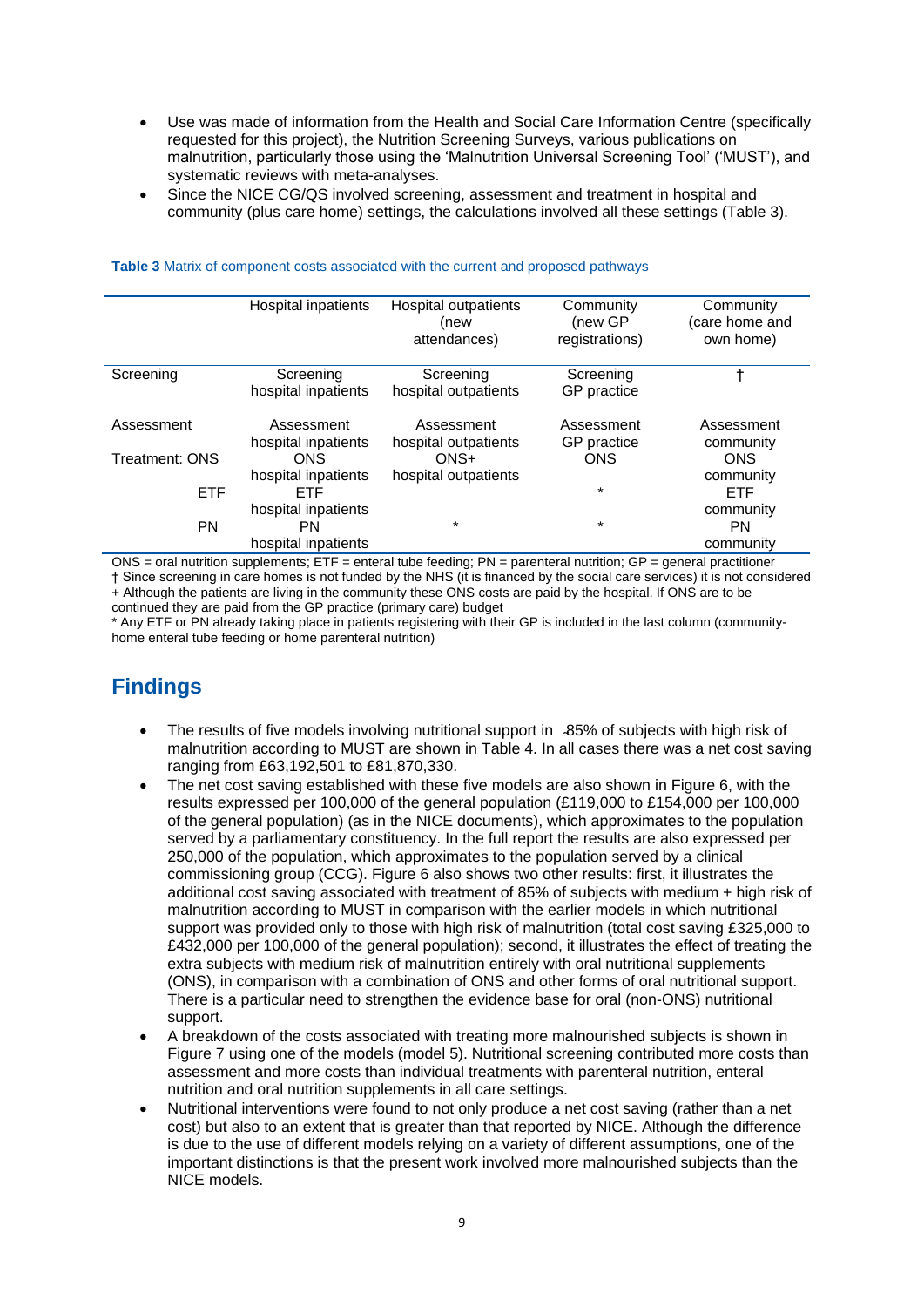| <b>Analysis</b><br>(model) |            | <b>Treatment and setting</b>                                         | Cost        | <b>Cost saving</b> | <b>Budget impact</b><br>(net saving) |
|----------------------------|------------|----------------------------------------------------------------------|-------------|--------------------|--------------------------------------|
|                            | ONS:       | hospital $(IP + OP+)$<br>community (GP +CH)                          | £38,613,913 | £101,806,414       | £63,192,501                          |
| 2                          | $Oral^*$ : | hospital $(IP + OP+)$                                                | £19,167,133 | £101,037,463       | £81,870,330                          |
| 3                          | $Oral^*$ : | hospital $(\text{IP} + \text{OP} + \text{O})$<br>community (GP + CH) | £38,613,913 | £115.527.927       | £76.914.014                          |
| 4                          | $Oral^*$ : | hospital $(IP + OP+)$<br>community (GP + CH)                         | £49,735,973 | £126,649,987       | £76,914,014                          |
|                            |            | ETF + PN: hospital IP++                                              |             |                    |                                      |
| 5                          | $Oral^*$ : | hospital $(IP + OP+)$<br>community (GP + CH)                         | £61,165,437 | £126,649,987       | £65,484,550                          |
|                            |            | ETF + PN: hospital (IP++)<br>community (GP + CH)                     |             |                    |                                      |

**Table 4** A summary of the budget impact analysis (treatment of 80–90% of those at high risk of malnutrition)

 $ETF =$  enteral tube feeding;  $PN =$  parenteral nutrition;  $IP =$  inpatients;  $OP =$  outpatients;  $GP =$  general practitioner;  $CH =$ care home

\*Oral = ONS + other oral treatment following and including the costs of screening and assessment (e.g. dietary counselling, diet modification or fortification). It was assumed that oral (non-ONS) nutritional support was half as effective as ONS. The main report provides the background to this assumption and provides the results of a range of sensitivity analyses.

† assumes that outpatient activity is cost neutral, with the extra costs being balanced by the savings so that the budget impact remains unaltered (this assumption is varied in the sensitivity analysis)

†† assumes that the cost of ETF and PN for IP is cost neutral, with the extra costs being balanced by the extra savings so that the budget impact remains unaltered (this assumption is varied in the sensitivity analysis)

- There is a clear need to spend extra money to undertake more screening and more assessment, and to provide more nutritional support (Figure 7) to reduce the extent to which malnutrition is undetected and untreated. However, the interventions were found to produce savings that overshadow the costs, ultimately producing a net cost saving (Table 4; Figures 6 and 7). These occurred despite the presence of disease, which may show little or no response to nutritional support.
- The models involved only a portion of the entire population of malnourished adults. They included only a minority of adults attending GP surgeries and outpatient clinics and only a fraction of the resident care home population. This is mainly because the NICE models and the new model used for the present analysis examined the effects of applying the NICE clinical guidelines/quality standard, which targeted only new GP registrations, new outpatient attendances, and new admissions to care homes. In addition, the results only considered the NHS costs. It is therefore likely that in reality, efforts to improve identification and treatment of malnutrition in every social care and health setting would result in even greater overall costs saving whilst improving clinical outcomes and the quality of health services.
- Care should be taken not to extrapolate the results uncritically to other countries or to local economies within England since they may differ substantially in their practice. For example, in the models used in this report (and also the 2012 NICE costing report) it was assumed that 65% of relevant hospital admissions were already screened (current practice), leaving relatively little room for further increments in the proposed pathway of care. Sensitivity analyses not only showed that the net cost savings are likely to be greater when the care gap (between current practice and desirable high quality care) is large rather than small, but also when the prevalence of malnutrition is higher, and when hospital admission rates are higher.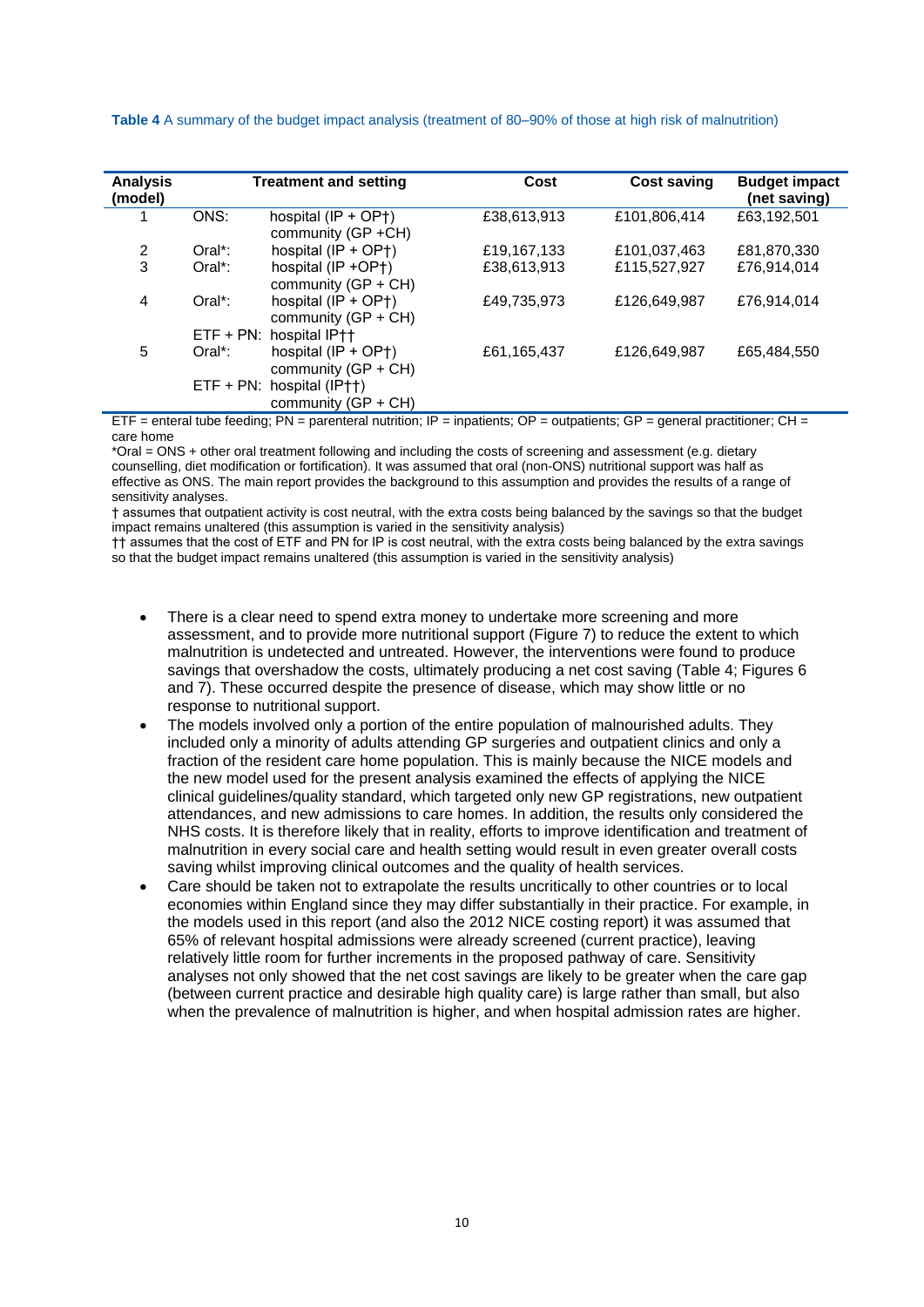

**Figure 6** Net cost saving according to type of model, severity of malnutrition treated, and whether the extra treatment associated with medium-risk malnutrition involved ONS alone or ONS plus other forms of oral nutritional support. NICE = National Institute for Health and Care Excellence; BRC / BAPEN = National Institute for Health Research Southampton Biomedical Research Centre / British Association for Parenteral and Enteral Nutrition. The numbers at the top of the bars refer to the type of model used  $(1 = ONS$  in all settings;  $2 = \text{oral}$ (ONS and non-ONS) in hospital inpatients and outpatients; 3 = oral (ONS and non-ONS) in hospital and community settings;  $4 = \text{as for } 3 + \text{enteral tube feeding and parenteral nutrition in hospital; } 5 = \text{as for } 3 + \text{enteral}$ tube feeding and parenteral nutrition in hospital and community settings. 'Extra ONS' refers to the use of extra ONS to support subjects with medium risk of malnutrition (without dietetic referral) and 'Extra ONS + other oral' refers to the use of extra ONS plus other forms of nutritional support (with referral to a dietitian), using the proportions specified in the base case model.



**Figure 7** The costs, cost savings and budget impact (net effect) of providing nutritional support to ~85% of subjects with high risk of malnutrition (model 5). PN = parenteral nutrition, ETF = enteral tube feeding, ONS = oral nutritional supplements.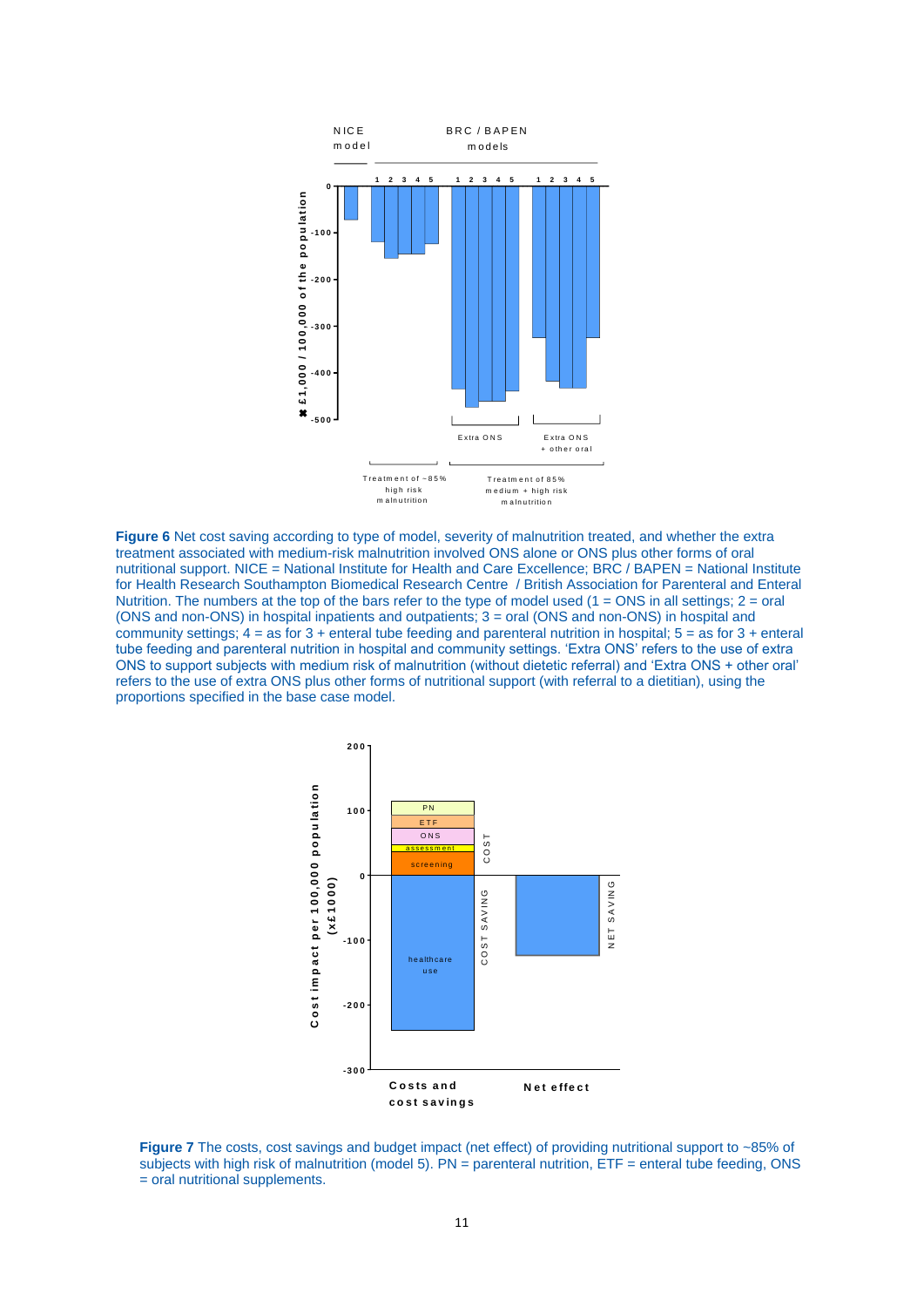## **Conclusion**

- 1. The economic budget impact analyses indicate that the use of nutritional support including ONS, EFT and PN ultimately save rather than cost money (£119,000 – £432,000 per 100,000 depending on the model used). It is necessary to make a commitment to invest money before the financial benefits can be reaped.
- 2. The economic benefits of interventions are greater when the prevalence of malnutrition is high, when hospital admission rates are high, and when the gap between current and high quality care is large.
- 3. Although sensitivity analyses indicate that the models used were generally robust, more evidence-based information is required to help refine them, especially on the clinical and economic effects of dietary advice and other forms of oral (non-ONS) nutritional support.
- 4. The analysis, which was based only on treatment of established malnutrition, involved only a small portion of the total population of malnourished subjects. Models to examine the effects of preventive measures and treatment of malnutrition more widely are required.
- 5. The burden of malnutrition should be tackled in an integrated and coordinated manner by multidisciplinary groups of health and social workers, including health planners, commissioners, clinicians, nurses, dietitians and pharmacists. The role of each should be clearly defined.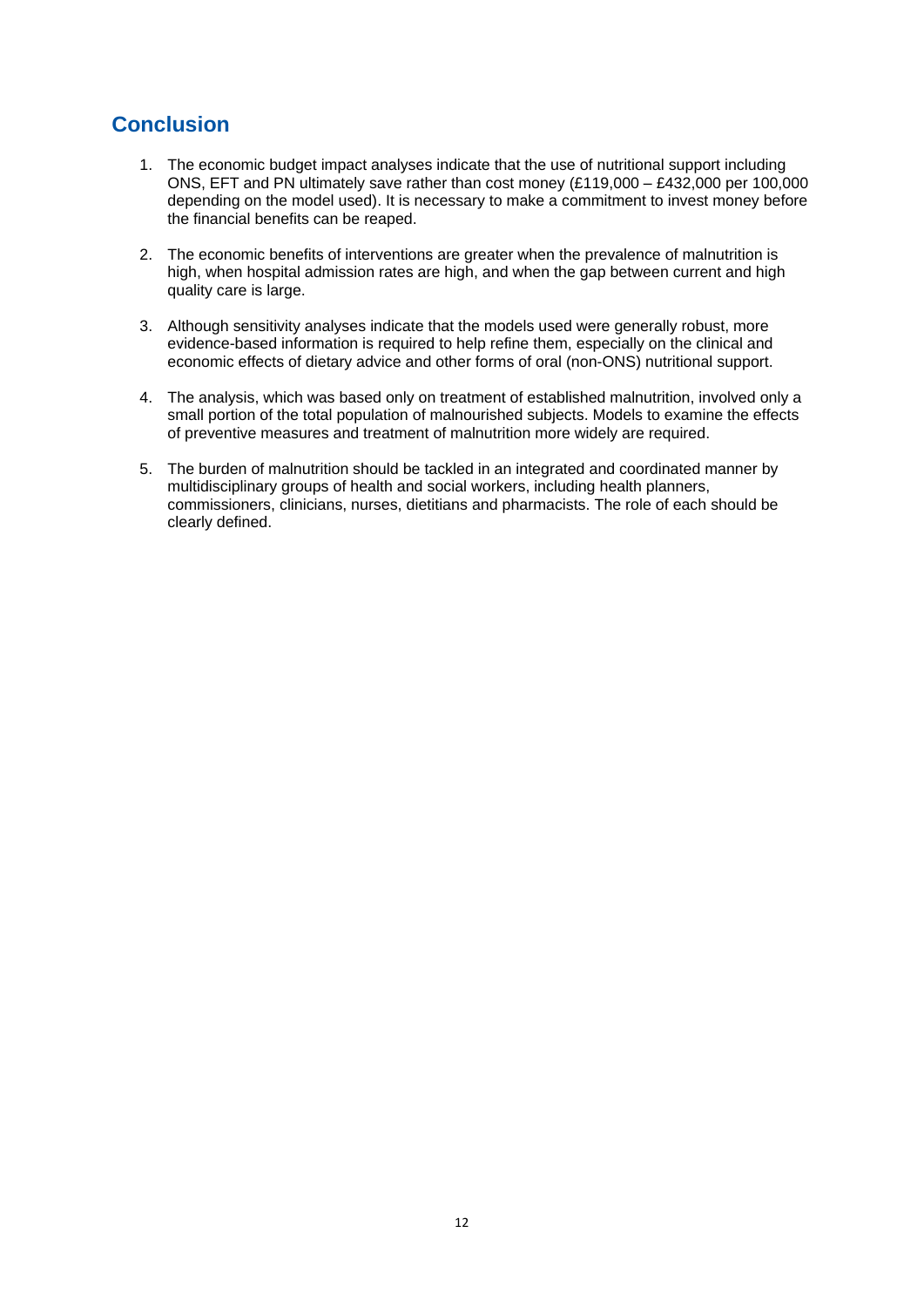## **Glossary of terms**

**Assessment (nutritional assessment):** Detailed, specific and in-depth evaluation of a subject's nutritional state undertaken by a professional with nutritional expertise. It is usually performed when there are serious nutritional problems and typically following nutritional screening.

**Body mass index (BMI)**: Body mass index (weight  $(kg)/height^2$  (m<sup>2</sup>)) is a measure of weight status. The adjustment for height allows people to be categorised as underweight, desirable weight, overweight and obese.

**Care home:** A residential setting where residents access services, which may range from personal care and nursing care, to other special types of care such as palliative care or care for the elderly mentally ill. Individual care homes may provide one or more of these services. 'Residential care homes' are now often referred to as 'care homes' and 'nursing homes' as 'care homes with nursing'.

**[Clinical commissioning groups](http://www.datadictionary.nhs.uk/data_dictionary/nhs_business_definitions/c/clinical_commissioning_group_de.asp?shownav=1) (CCGs):** Groups of general [practices](http://www.datadictionary.nhs.uk/data_dictionary/nhs_business_definitions/g/gp_practice_de.asp?shownav=1) with the responsibility for commissioning most health and care services for [patients](http://www.datadictionary.nhs.uk/data_dictionary/classes/p/patient_de.asp?shownav=1) in England, as set out in the Health and Social Care Act 2012. CCGs are made up of doctors, nurses, dietitians, pharmacists and other professionals, who work in partnership with local authorities and local communities. They became legal entities in 2013 after the abolition of Primary Care Trusts (PCTs).

**Dietary advice (dietary counselling):** Advice provided by a qualified healthcare worker to modify the quantity, texture and/or proportions of food ingested.

**Enteral tube feeding (ETF):** Use of a tube to deliver a feed directly into the stomach or gut.

**Home enteral tube feeding (HETF):** Enteral tube feeding in the community setting.

**Home parenteral nutrition (HPN):** Parenteral nutrition in the community setting.

**Malnutrition:** A state of nutrition in which a deficiency of energy, protein and/or other nutrients causes measurable adverse effects on tissue/body form (body size, shape and composition) and function and on clinical outcomes (in this report malnutrition is not used to describe overweight/obesity). In this report malnutrition is generally identified with the Malnutrition Universal Screening Tool (MUST).

**Malnutrition Universal Screening Tool (MUST)**: Nutrition screening tool to identify adults who are malnourished, at risk of malnutrition (undernutrition), or obese. It also includes management guidelines which can be used to develop a care plan. It can be used in hospitals, community and other care settings and by a range of workers. A person is considered to be at high risk of malnutrition if the body mass index (BMI) is <18.5 kg/m<sup>2</sup>, has suffered unintentional weight loss >10% within the previous 3–6 months, or a combination of a BMI 18.5–20 kg/m<sup>2</sup> and unintentional weight loss of 5– 10% body weight in the previous 3–6 months. In the acute hospital setting no intake or likely no intake for >5 days is also a criterion for high risk of malnutrition. Medium risk of malnutrition is identified by the presence of either a BMI 18.5–20 kg/m<sup>2</sup> or unintentional or weight loss of 5–10% of body weight in the previous 3–6 months.

**Meta-analysis:** Statistical procedure used to amalgamate the results of two or more independent studies to establish a single quantitative estimate of a treatment effect. The meta-analysis can involve a fixed-effect model that aims to establish a single quantitative common true effect size (i.e. the differences between studies are simply due to random error associated with each study). In contrast, a random-effects model assumes that study populations differ from each other in ways that could affect the treatment effect (i.e. the differences between studies are due both to random error and real differences in effect size). In the fixed-effect model, there is only one true effect size, whereas in the random-effects model there is a range of effect sizes, which means that the summary statistic represents the average of a distribution of values. Judgment is necessary to decide which studies to pool together in a single meta-analysis. Sometimes it is inappropriate or misleading to establish a summary statistic if the studies are intrinsically different (equivalent to mixing 'apples' and 'oranges').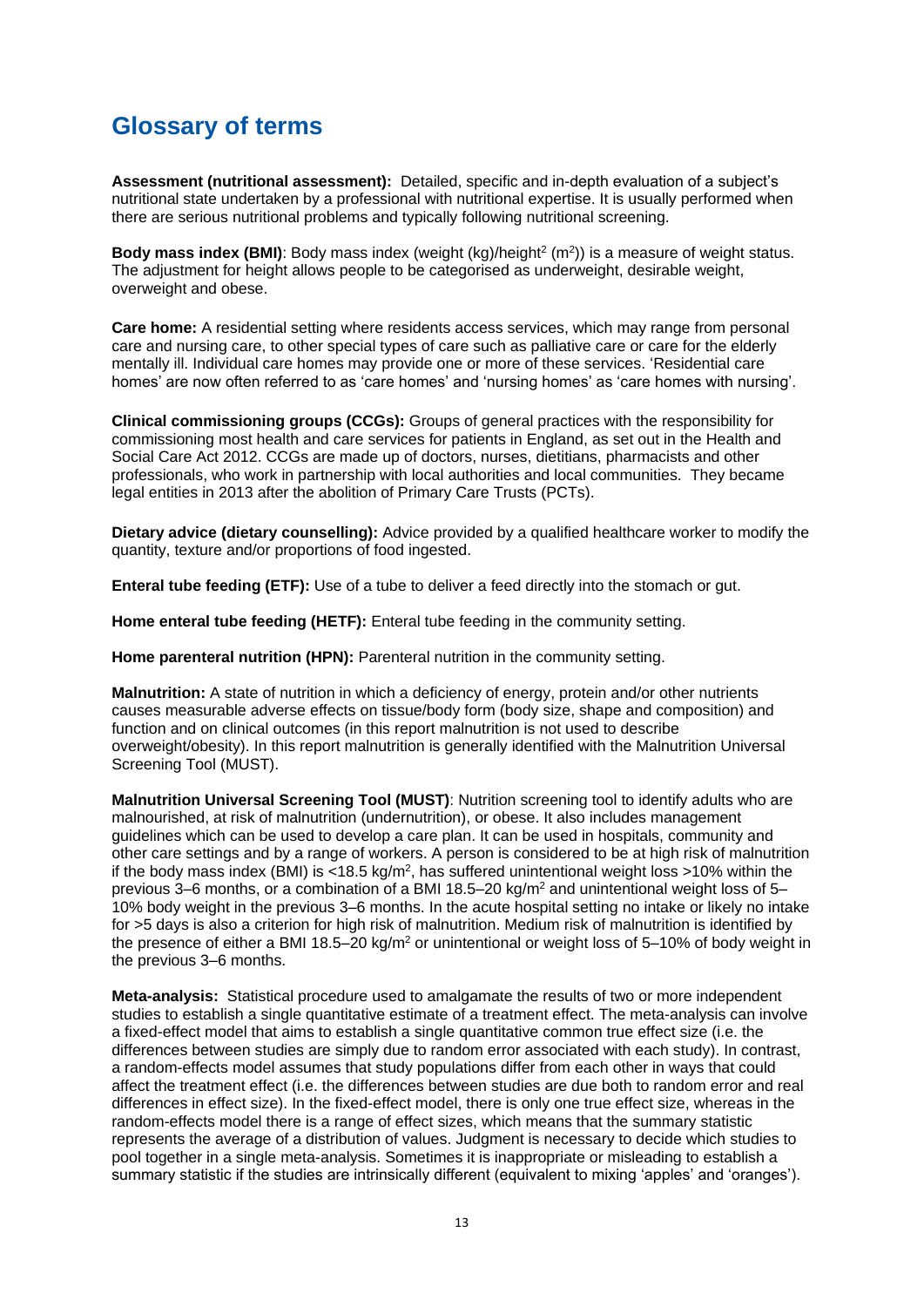**Nutritional support:** Provision of nutrients orally or by tube and/or intravenously (parenterally) with the aim of improving or maintaining a person intravenously (parenterally) and avoiding complications of an underlying disease).

**Older adults:** Subjects aged 65 years and over (see also Younger adults).

**Oral nutrition support:** Alterations in food and/or fluid intake with a view to increasing dietary intake or avoiding problems due to an underlying disease. The support may include the following: dietary advice on how to increase intake or exclude certain food items or constituents; fortification of food with nutrients; provision of snacks and oral nutritional supplements; changes in the texture of food and fluid; and change in the frequency and pattern of meal ingestion.

**Operating costs:** Ongoing costs (excludes capital costs).

**Parenteral nutrition (PN):** Nutrition provided intravenously, typically involving an infusion of amino acids, glucose, fat, vitamins, trace elements and electrolytes.

**Prevalence:** The number of people with a particular condition present within a population. It may be expressed as a percentage (per 100 of population) or per thousand or per million of population.

**Primary care:** Primary care is generally considered to be healthcare provided outside acute and mental health trusts, with the aim of meeting local care needs. It includes services provided by GPs, nurses, dietitians and pharmacists. Patients may initially contact their primary care practitioner(s) with their healthcare problems, but they may be referred to secondary care practitioners in hospital or mental health units for special investigation and treatment (see also Secondary care, which describes the grey area between primary and secondary care).

**Randomised controlled trial (RCT):** A study in which subjects allocated at random to intervention and control groups are followed-up to establish differences in outcome. The RCT may include more than one intervention and more than one control group, e.g. the control group could involve no treatment or routine care.

**Screening (nutritional screening):** A rapid, simple and general procedure used by nursing, medical or other staff, often at first contact with the patient, to detect subjects who have significant nutritional problems or risks of such problems, so that a clear plan of action can be implemented, e.g. simple dietary measures or referral for expert help.

**Secondary care:** Secondary care generally refers to healthcare provided by medical specialists and other health professionals, who generally do not have first contact with patients. However, it includes care in a hospital emergency department, where patients may be seen and treated directly by specialists without prior referral. Furthermore, some secondary care could operate outside the hospital setting and some primary care could operate within the hospital setting, e.g. primary care hospitals dedicated to rehabilitative and palliative care.

**Sensitivity analysis:** A statistical method in which the underlying assumptions are altered to test the robustness of the results and conclusions. It quantifies the extent to which changes in an input variable alters the value of an outcome variable. Uncertainty may arise from missing data and methodological imprecision. In one-way sensitivity analysis each parameter is varied individually, while other variables are kept constant. In two-way sensitivity analysis (the commonest type of multiway sensitivity analysis) two parameters are varied simultaneously, while other variables are kept constant. Sensitivity analysis can also be used to establish relationships between input and output variables and to help make messages more understandable.

**Systematic review:** A critical objective appraisal of evidence, conducted according to explicit and reproducible methodology in order to reduce the risk of bias and random errors. A systematic review does not necessarily include a meta-analysis.

**Younger adults:** Subjects aged 18–64 years (see also Older adults).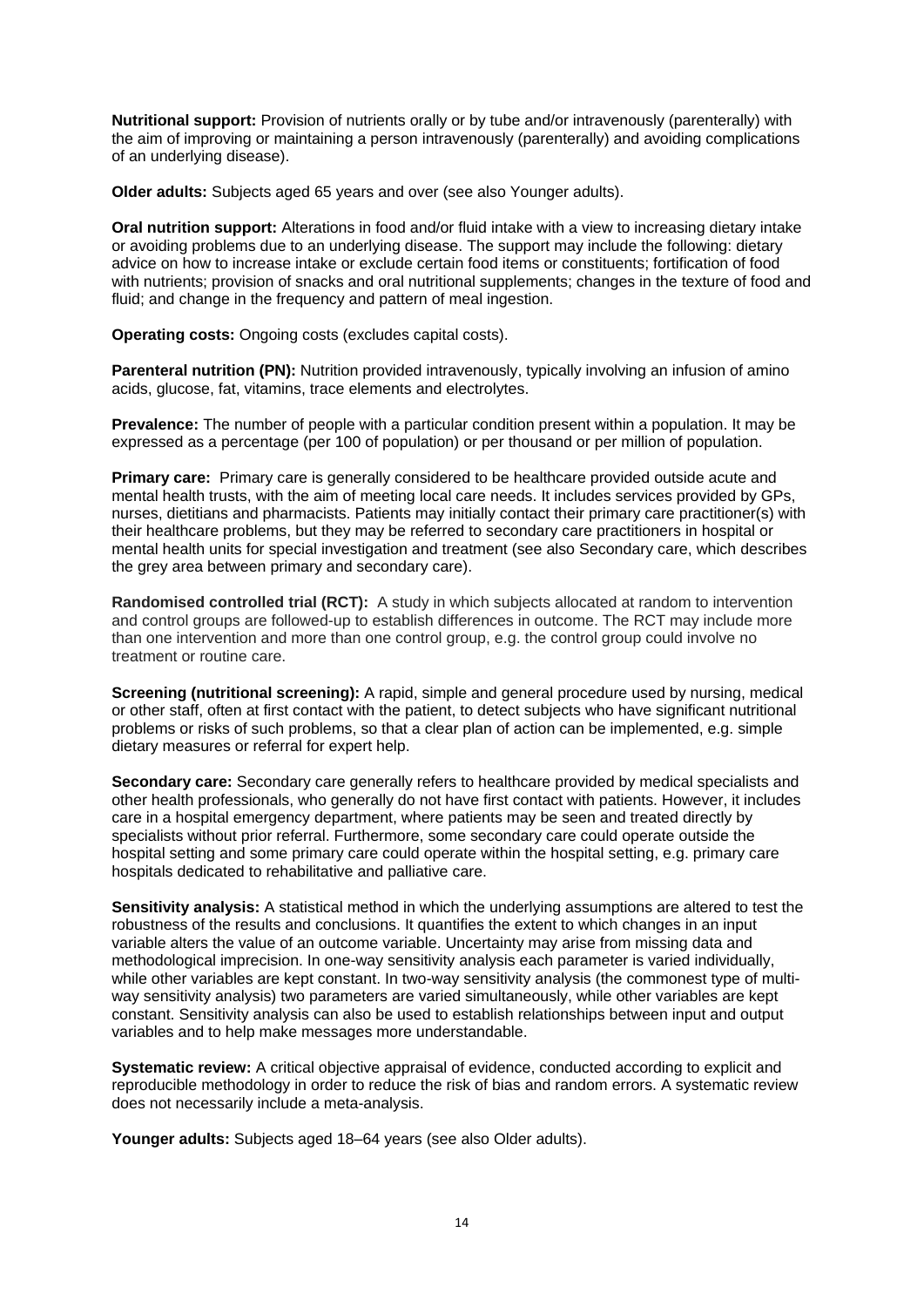## **References**

- <span id="page-19-0"></span>1. Elia M, (on behalf of the Malnutrition Action Group of BAPEN and the NIHR Biomedical Research Centre (Nutrition) Southampton). The cost of malnutrition in England and the potential cost savings from nutritional interventions (full report): BAPEN; 2015.
- <span id="page-19-1"></span>2. Elia M (chairman & editor). The 'MUST' report. Nutritional screening for adults: a multidisciplinary responsibility. Development and use of the 'Malnutrition Universal Screening Tool' ('MUST') for adults. A report by the Malnutrition Advisory Group of the British Association for Parenteral and Enteral Nutrition.: BAPEN; 2003.
- <span id="page-19-2"></span>3. Russell CA, Elia M. Nutrition screening survey in the UK in 2007. A report by BAPEN: BAPEN; 2008.
- 4. Russell CA, Elia M. Nutrition screening survey in the UK in 2008. A report by BAPEN: BAPEN; 2009.
- 5. Russell CA, Elia M. Nutrition Screening Survey in the UK and Republic of Ireland in 2010. A report by BAPEN: BAPEN; 2011.
- 6. Russell CA, Elia M. Nutrition Screening Survey in the UK and Republic of Ireland in 2011. A report by BAPEN: BAPEN; 2012.
- 7. Russell CA, Elia M. Nutrition Screening Surveys in Hospitals in England, 2007-2011: A report based on the amalgamated data from the four Nutrition Screening Week surveys undertaken by BAPEN in 2007, 2008, 2010 and 2011: BAPEN; 2014.
- <span id="page-19-3"></span>8. Parsons EL, Cawood AL, Warwick H, Smith TR, Elia M, Stratton RJ. Malnutrition risk varies according to nutrition intervention in care homes. *Clin Nutr Suppl*. 2010; **5 (2)**: 161 (PP353).
- <span id="page-19-4"></span>9. Rust AL, Cawood AL, Walters E, Stratton RJ, Elia M. Prevalence of malnutrition in hospital outpatients. *Proc Nutr Soc* 2010; **69 (OCE2)**: E150.
- 10.McGurk P, Jackson JM, Elia M. Rapid and reliable self-screening for nutritional risk in hospital outpatients using an electronic system. *Nutrition*. 2013; **29**(4): 693-6.
- 11.Cawood AL, Elia M, Sharp SK, Stratton RJ. Malnutrition self-screening by using MUST in hospital outpatients: validity, reliability, and ease of use. *Am J Clin Nutr*. 2012; **96**(5): 1000-7.
- <span id="page-19-5"></span>12.Elia M, Russell CA, on behalf of the Group on Nutrition and Sheltered Housing. Screening for malnutrition in sheltered housing [http://www.bapen.org.uk/professionals/publications-and](http://www.bapen.org.uk/professionals/publications-and-resources/bapen-reports/screening-for-malnutrition-in-sheltered-housing)[resources/bapen-reports/screening-for-malnutrition-in-sheltered-housing.](http://www.bapen.org.uk/professionals/publications-and-resources/bapen-reports/screening-for-malnutrition-in-sheltered-housing) Redditch: BAPEN; 2009.
- 13.Harris DG, Davies C, Ward H, Haboubi NY. An observational study of screening for malnutrition in elderly people living in sheltered accommodation. *J Hum Nutr Diet*. 2008; **21**(1): 3-9; quiz 10-2.
- 14.Ralf AF, Cawood AL, Hubbard GP, Stratton RJ. Prevalence of malnutrition in Sheltered Housing Schemes in Wiltshire and Somerset. *Proc Nutr Soc*. 2010; **69**: OC72.
- <span id="page-19-6"></span>15.McGurk P, Cawood A, Walters E, Stratton RJ, Elia M. The burden of malnutrition in general practice. *Gut*. 2012; **61 (Suppl 2)**: A18 (OC-042).
- <span id="page-19-7"></span>16.Elia M, Russell CA. Combating malnutrition: recommendations for action. A report from the Advisory Group on Malnutrition, led by BAPEN [http://www.bapen.org.uk/professionals/publications-and](http://www.bapen.org.uk/professionals/publications-and-resources/bapen-reports/combating-malnutrition-recommendations-for-action)[resources/bapen-reports/combating-malnutrition-recommendations-for-action.](http://www.bapen.org.uk/professionals/publications-and-resources/bapen-reports/combating-malnutrition-recommendations-for-action) London; 2009. Report No.: 978 1 899467 36 5.
- 17.Keys A, Brozek J, Henschel A, Mickelsen O, Taylor HL. The biology of human starvation. University of Minnesota Press, Minneapolis, MN; 1950. p. 81-535.
- 18.Stratton RJ, Green CJ, Elia M. Disease-related malnutrition. An evidence-based approach to treatment. Oxford: CABI Publishing (CAB International); 2003.
- <span id="page-19-8"></span>19.NICE. CG32 Nutrition support in adults.<http://guidance.nice.org.uk/CG32/NICEGuidance/pdf/English:> National Collaborating Centre for Acute Care; 2006.
- <span id="page-19-9"></span>20.NICE. QS24 Nutrition support in adults: NICE support for commissioners and others using the quality standard on nutrition support in adults *[http://publicationsniceorguk/quality-standard-for-nutrition-support](http://publicationsniceorguk/quality-standard-for-nutrition-support-in-adults-qs24/development-sources)[in-adults-qs24/development-sources](http://publicationsniceorguk/quality-standard-for-nutrition-support-in-adults-qs24/development-sources)*. 2012.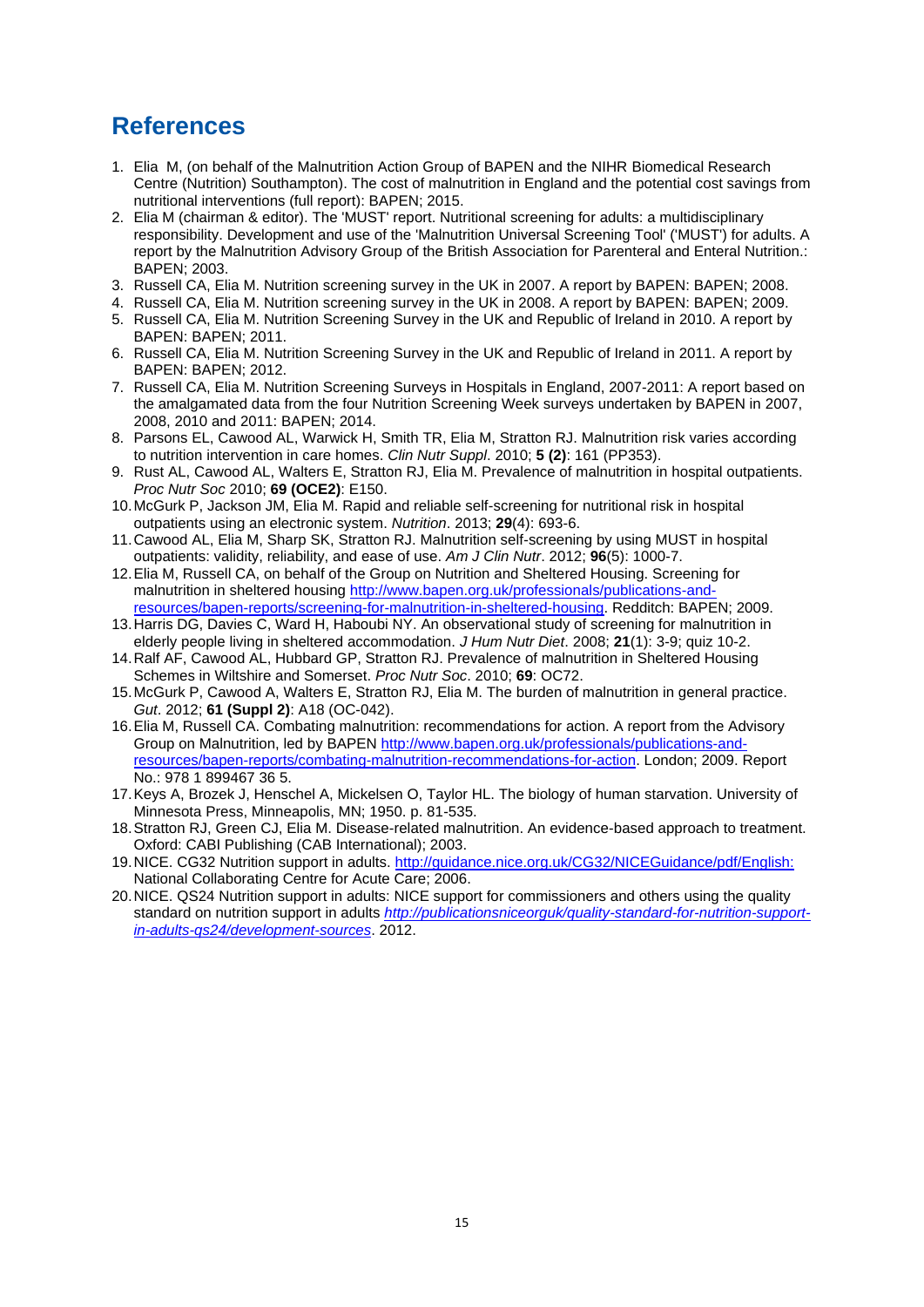## **Acknowledgements**

We would like to thank the National Health and Social Care Information Centre for supplying data On NHS activities and costs according to age in England in 2011–12. We would also like to thank those involved in the peer review process and also to Niamh Rice for helpful comments at various stages of the project. Additional thanks go to Peter Austin and Paula McGurk for useful discussions on pharmaceutical and dietetic issues, respectively, and to staff of NIHR Southampton BRC for technical support.

## **Group membership**

#### **Malnutrition Action Group of BAPEN**

Marinos Elia (chair) Elizabeth Evans Christine Russell Rebecca Stratton Vera Todorovic

### **Malnutrition Group of NIHR Southampton BRC**

Marinos Elia (chair) Alan Jackson Trevor Smith Rebecca Stratton Michael Stroud Steve Wootton